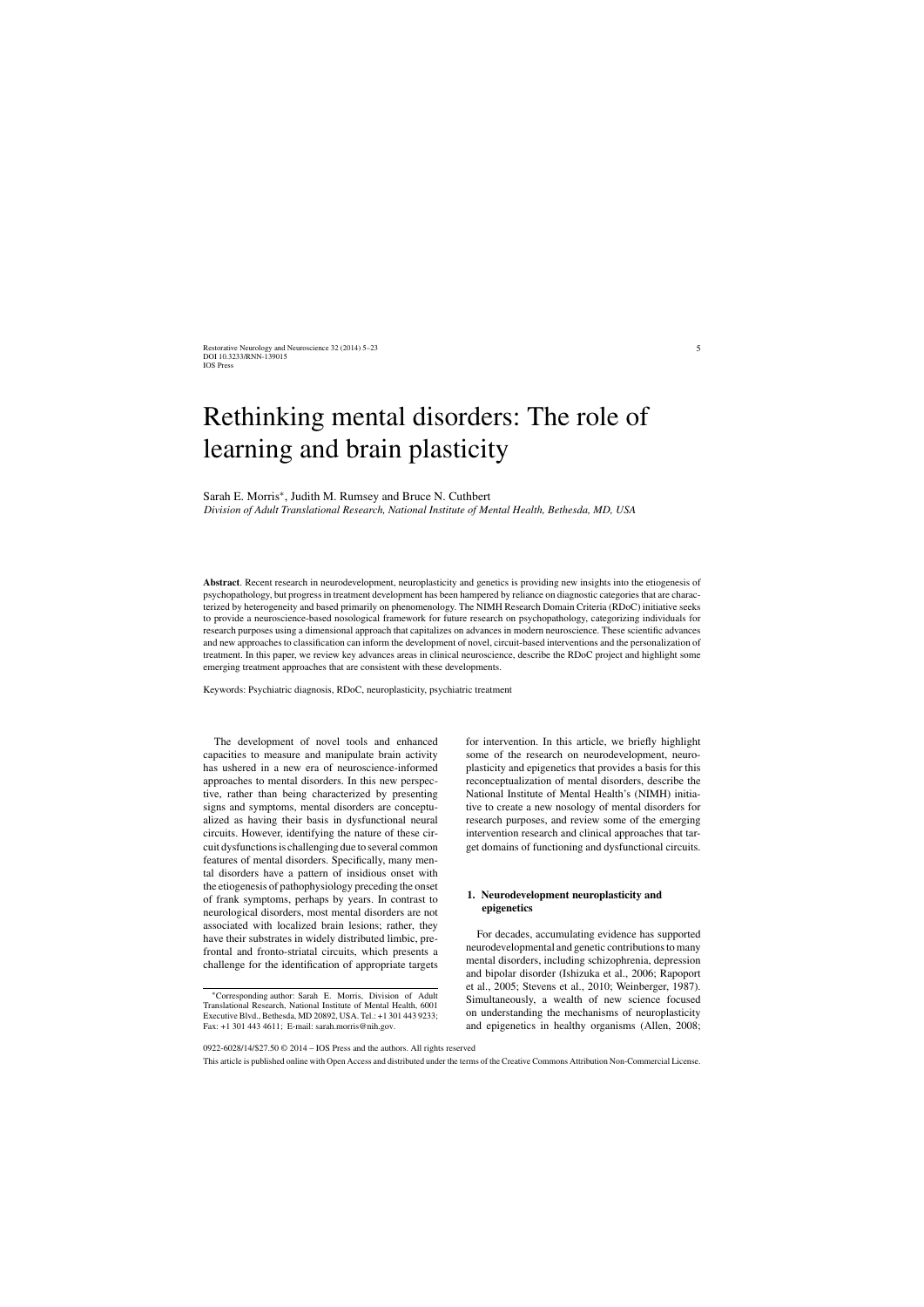Mehler, 2008b) blurred the conceptual lines that previously separated genetic factors from environmental ones. Recent advances in understanding the complex interplay of developmental, genetic and environmental factors point to the importance of ongoing brain changes subsequent to experience, exposure and learning. Conceptualizations of mental disorders have begun to incorporate the complexity that arises from increased understanding of the normative neural changes that occur throughout the lifespan amid continuous neuroplasticity and under the influence of genes whose expression is impacted by non-genetic factors. Many classes of mental illness can be described as maladaptive patterns of thought, emotion and behavior resulting from suboptimal neuroplastic changes occurring at various developmental time points.

Although a great deal of empirical attention has been devoted to understanding the links between neurodevelopment during the critical prenatal period and later mental illness, there is evidence that brain development involving the growth of new neurons continues during adulthood and is important in mental disorders including depression, bipolar disorder, schizophrenia and addiction (Eisch et al., 2008; Phillips et al., 2008). Neurogenesis has been documented in the hippocampal dentate gyrus and anterior subventricular zone in adult mammals (Balu et al., 2009) and this neurogenesis appears to recapitulate prenatal neuronal development (Duan et al., 2008). The interactions between prenatal and later developmental events are increasingly the focus of study and this expanded neurodevelopmental perspective can help to explain features of some mental disorders, such as peri-adolescent age-of-onset, which have not been satisfactorily explained in prior illness models. For example, demonstrating how a prenatal event might impact later neural changes, in-utero disruption of the Disrupted-in-Schizophrenia-1 (DISC1) gene in mice resulted in post-pubertal changes in the organization of neural circuits, dopamine function, and behavior that are consistent with schizophrenia, including hyper-responsivity to amphetamine, and some of these changes were reversible with the administration of antipsychotic medication (Niwa et al., 2010). Other work has demonstrated complex additive effects and interactions between DISC1 and other genes that affect neurogenesis in adult mice which are consistent with epistatic patterns observed in individuals with schizophrenia (Kang et al., 2011). Although structural neuroimaging can provide some evidence of neurodevelopmental changes (Pantelis et al., 2005), studies of post-natal neurogenesis in adult humans have relied largely on analysis of post-mortem tissue. For example, diminished neural stem cell proliferation has been found in hippocampal tissue samples from individuals with schizophrenia (Reif et al., 2006) and the proliferative effects of antidepressant medications suggest a role for hippocampal neurogenesis in depression treatment (Boldrini et al., 2009). Postmortem research approaches preclude longitudinal studies of illness course or treatment response, but efforts to develop novel neuroimaging techniques sensitive to *in-vivo* neurogenesis in humans are in progress (Couillard-Despres et al., 2011).

In addition to neurodevelopmental processes involving the generation of new neurons, neuroplasticity is also achieved via ongoing changes in the structure of existing neurons and the function of neural circuits in response to intrinsic and extrinsic stimuli (Cramer et al., 2011; Fox, 2009). The changes may be local or widely-distributed and result in adaptive or maladaptive alterations in brain function and behavior. Neuroplasticity is increasingly understood as "an integral property and the obligatory consequence of each sensory input, motor act, association, reward signal, action plan, or awareness," rather than a process that is activated only at certain developmental stages or in response to brain injury (Pascual-Leone et al., 2005). Many of the principles of neuroplasticity have been identified by studying changes in representational maps and patterns of functional recovery following stroke or brain injury, or changes in brain morphology and function at various stages of learning. In the adult brain, neuroplasticity appears to follow a two-stage process characterized by rapid and transient changes in the functioning of existing neural pathways followed by more prolonged changes in the organization of neural pathways (Pascual-Leone et al., 2005) resulting from changes in neural features such as axon integrity and diameter, myelination, dendritic branching, and synaptic density which are observed following periods of practice lasting from days to weeks, (Zatorre et al., 2012). Importantly for the consideration of mental disorders and their treatment, plasticity-related changes in neural organization are observed not only in association with motor learning but also following mental rehearsal (e.g., Gentili et al., 2010) and learning of new cognitive tasks (e.g., Takeuchi et al., 2011).

Neuroplasticity may be the mechanism by which experiences such as psychological trauma, substance use, social interactions, and stress contribute to the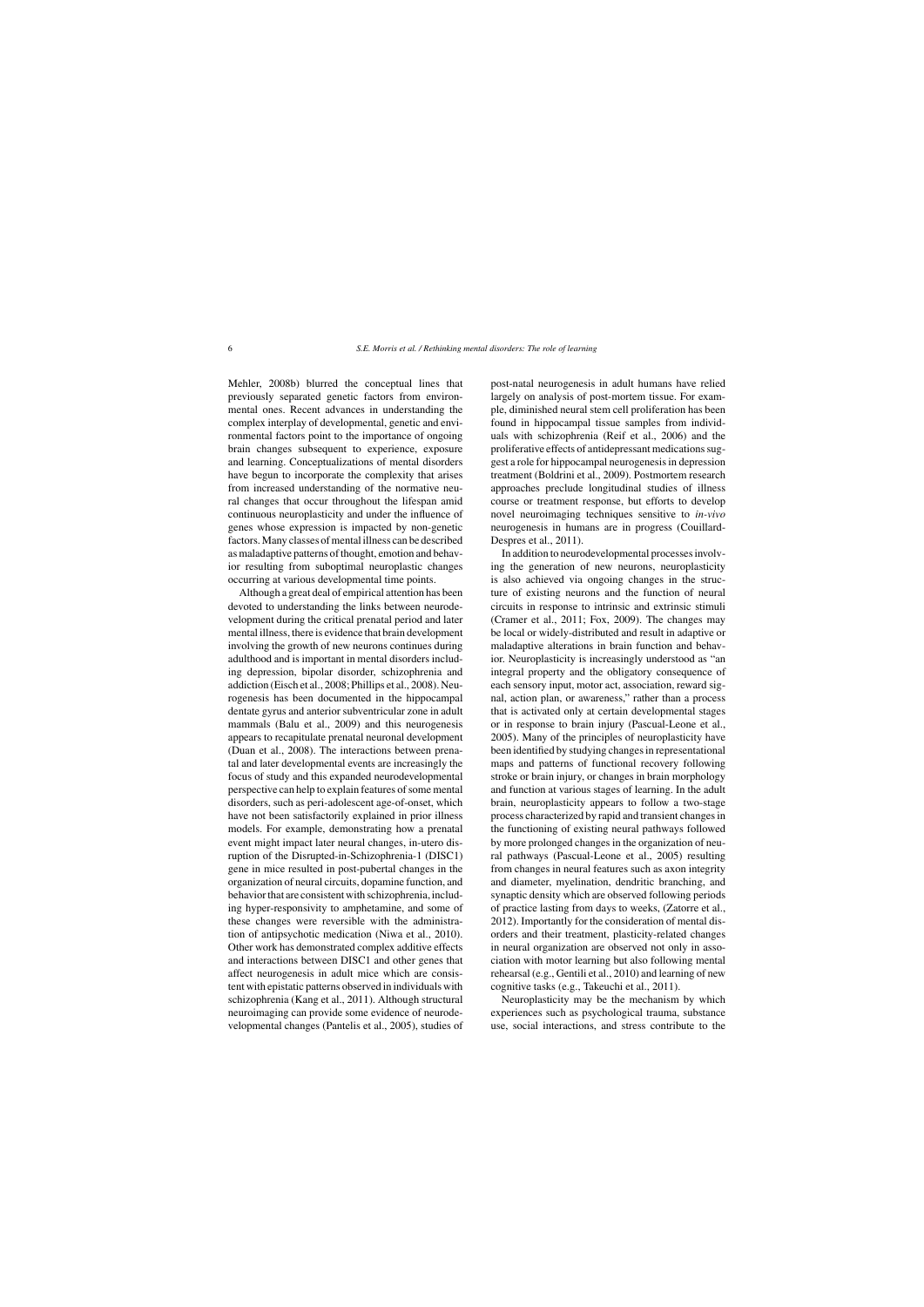onset and course of mental disorders (Goto et al., 2010). Because some mental disorders may result from longstanding neurodevelopmental changes in distributed neural circuits, it is challenging to determine how neuroplasticity might play a role in the etiology of mental illness by perpetuating abnormal connectivity or in recovery by serving a compensatory purpose. Increasing evidence suggests that the balance between plasticity and stability is disrupted in distinct ways for different classes of disorders. For example, based on physiological changes observed in amygdala neurons in a rodent models, it has been hypothesized that hyperplasticity may play a role in autism (Markram et al., 2007). In schizophrenia, various abnormalities in neural structure and function, including reduced dendritic complexity and length, decreased synaptic density, and disruptions of neural connectivity are suggestive of hypoplasticity, likely related to the effects of various risk genes (Balu et al., 2011; Lewis et al., 2007). In depression, hypoplasticity in frontal and hippocampal structures and hyperplasticity in the amygdala may be among the mechanisms by which stress impacts this disorder (Drevets, 2004; Pittenger et al., 2007). Patterns of remission and relapse in mood disorders, with relapses being predictive of worse clinical outcomes, suggest the involvement of maladaptive plasticity (Post, 2007; Schloesser et al., 2007). Cycles of increasing and decreasing neuroplasticity occurring sequentially in mesolimbic dopamine (DA), nucleus accumbens, prefrontal, and amygdala circuits are hypothesized to be involved in the transition from occasional, controlled substance use to the cycle of addiction (Koob et al., 2009). New insights into neuroplasticity hold promise for the development of targeted interventions that capitalize on neurons' extensive potential for change.

Our understanding of both neurodevelopment and neuroplasticity is increasingly informed by studies of epigenetic processes, such as DNA methylation and acetylation, which cause tissue-specific changes in gene expression, but not genotype, following exposure to a signal or stimulus (Feil, 2008). The range of processes and behaviors that have been demonstrated to be impacted by epigenetic changes is large, including thermoregulatory, homeostatic and metabolic controls, feeding and circadian rhythms, and reproductive and maternal behavior (Meaney, 2010; Mehler, 2008a). Epigenetic processes have been shown to play a role in long-term neuroplasticity, learning, and memory (Dulac, 2010; Hsieh et al., 2010) and a majority of the genes that are affected by epigenetic changes and then inherited by offspring are expressed in brain tissue (Wilkinson et al., 2007). Epigenetic changes in gene activity are reversible under some circumstances but also may persist in an organism and in its offspring (Richards, 2006), and thus may account for certain psychiatric outcomes that involve complex interactions between genotype and internal and external environments.

Understanding of epigenetic processes promises to shed light on some of the persistently challenging features of mental disorders, such as the variable patterns of risk and inheritance within and among mental disorders, trajectories of remission and relapse, and the presence of overlapping genetic variants among disorders. A variety of epigenetic mechanisms has been linked to neurodevelopment and neuroplasticity in diverse mental disorders (Hsieh et al., 2010). Some of these have been incorporated into models that are disease-specific and others are focused on symptoms that span disorders. In disease-specific examples, Mateus-Pinheiro and colleagues (2011) propose a neuro-epigenetic model of depression in which epigenetic regulation of hippocampal neurogenesis is linked to the behavioral and cognitive changes characteristic of the disorder; also, epigenetic changes in GABAergic interneurons following prenatal stress have been shown to induce abnormalities in methylation and behavior in a mouse model of schizophrenia (Matrisciano et al., 2012). One of the changes observed by Matrisciano and colleagues following prenatal stress was increased activity of a methyl binding protein (MECP2) that has recently been examined in studies of epigenetic processes in Rett syndrome. In a mouse model of Rett syndrome, activation of the MECP2 gene reversed the neuronal and behavioral abnormalities characteristic of the disorder, suggesting that, contrary to prior conceptualizations, Rett syndrome is not an irreversible neurodevelopmental disorder, but rather reflects the absence of a gene needed to sustain normal neurological function following early brain development (Guy et al., 2007; Robinson et al., 2012). The applicability of the Rett syndrome example to most mental disorders may be limited because of its single-gene basis, but it is nonetheless intriguing in its relevance to disorders that also appear to be neurodevelopmental in nature.

In contrast, other work has focused on epigenetic processes that might be relevant across mental disorders. For example, observation of epigenetic effects of childhood abuse on HPA function and hippocampal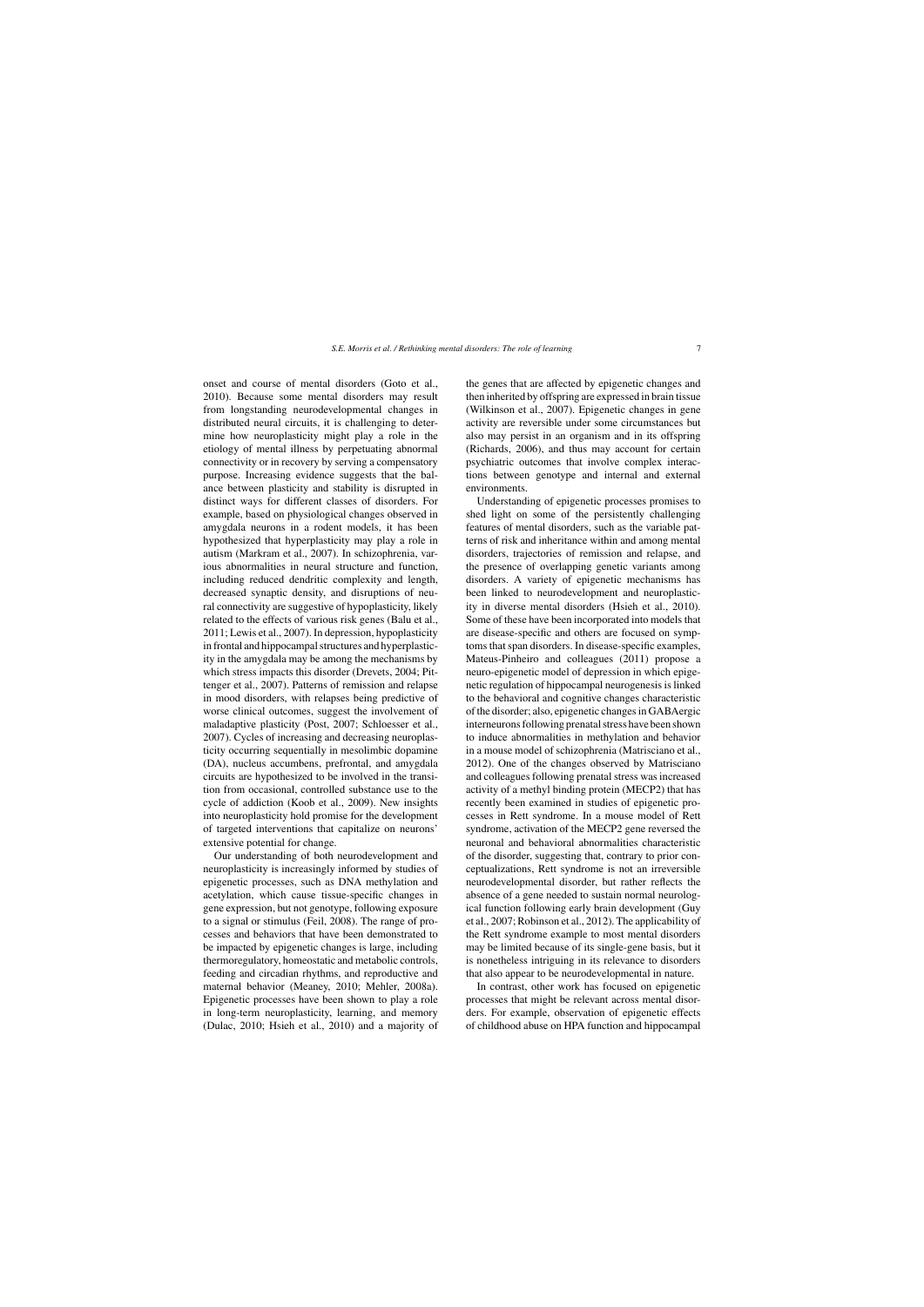glucocorticoid receptor expression in brain tissue of suicide victims (McGowan et al., 2009) suggests a mechanism by which the social environment and distress might impact the functioning of a neural circuit. In a postmortem study comparing individuals with schizophrenia and bipolar disorder to healthy controls, methylation differences were found in genetic loci involved in brain development and stress response, suggesting epigenetic similarities in psychosis across disorders (Mill et al., 2008; Pidsley et al., 2011).

These and other new discoveries about the complex interplay of neurodevelopment, neurogenesis and epigenetics present challenges to our current conceptualizations of mental disorders by illustrating the many ways in which the functioning of neural circuits can be altered, resulting in clinical outcomes that do not necessarily align with traditional diagnostic distinctions but which are consistent with the phenomenological and genetic heterogeneity observed within diagnostic categories and the high rates of co-occurrence among diagnoses. The studies reviewed above (and many others) demonstrate relationships between genes, neural circuits, and behavior and inform our understanding of important disease-related phenotypes, but they do not typically explain the entirety of a categorical diagnosis. A single disorder may involve multiple pathophysiological pathways (Gallinat, 2008), each of which is impacted by one or more genes (Buonanno, 2010) and these features do not abide by diagnostic distinctions. Our current diagnostic systems presume clear boundaries among disorders and between "normalcy" and "disorder," are silent with regard to the roles of genes and neural circuits, and do not facilitate meaningful integration of these types of discoveries. Thus, it is necessary to reconsider our approach to the classification of individuals for research purposes.

#### **2. A novel nosological approach**

Current nosologies of mental disorders such as those included in the American Psychiatric Association's Diagnostic and Statistical Manual (DSM) and the World Health Organization's International Classification of Disease (ICD) provide diagnostic guidelines and criteria that are based on the identification of clusters of symptoms via observation of behavior and self-report of experience. These diagnostic classifications evolved from conceptualizations that pre-date neuroscience and do not incorporate new knowledge

derived from a multiplicity of neuroscience methods. New understanding of the combined impact of genetic and environmental factors on neural function demonstrate their importance to behaviors and experiences that are highly relevant to mental disorders but which do not necessarily map onto existing diagnostic categories (Meyer-Lindenberg et al., 2012). Findings from recent studies of genetic association (van Veen et al., 2012), functional genomics (Ayalew et al., 2012) and chromosomal abnormalities (Talkowski et al., 2012) converge on a pattern of overlapping disruption among disorders rather than disorder-specific alleles or abnormalities. This lack of diagnostic dissociation may contribute significantly to the unsatisfying rate of progress in discovering disease-related genes and developing new treatments, and reinforces the need for a nosological system that is based on knowledge of brain circuits and their associated genes, molecules and behavior.

On a practical level, although categorical diagnostic approaches have yielded increased reliability and precision in diagnosis that have benefited clinical practice and research, these types of nosologies confer some important limitations. Specifically, heterogeneity among symptoms within diagnoses, high rates of co-occurrence of disorders, and frequent "NOS" (not otherwise specified) diagnoses all suggest that a significant proportion of patients "fall between the categories." The result is that, for research purposes, many patients are either excluded from participating because they do not meet the diagnostic criteria of interest or they are included in a diagnostic category for which they are not well-suited for purposes of conducting between-group comparisons; either outcome threatens the validity of the results of the research endeavor.

To address these issues, the National Institute of Mental Health (NIMH) has initiated the development of a new framework for the classification of mental disorders for research purposes which will provide an alternative approach to characterizing disorders, elucidating underlying mechanisms, and developing new or enhanced treatments. The Research Domain Criteria (RDoC) project applies an integrative, dimensional approach that is anchored in circuit neuroscience, focusing the study of psychopathology on core domains and their associated constructs as measured using different units of analysis. Consistent with NIMH's strategic plan (2008), specifically Objective 1.4 to "Develop, for research purposes, new ways of classifying mental disorders based on dimensions of observable behavior and neurobiological measures,"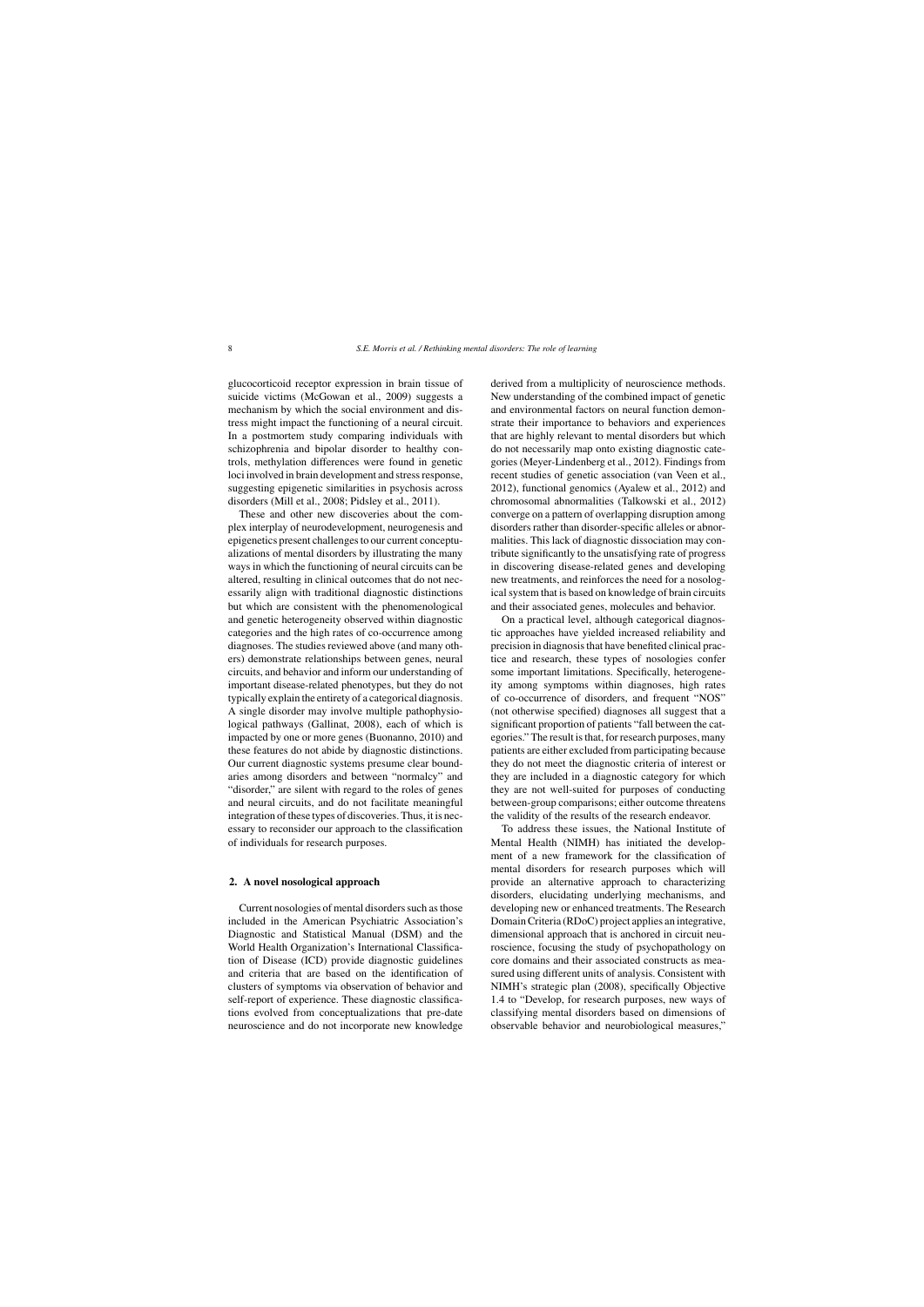the RDoC framework represents a tool of translational neuroscience that provides a novel, unifying perspective for the study of mental disorders by integrating new neuroscience approaches with behavioral research. The goal is to optimize the translation of this combined knowledge into improved detection and intervention strategies and robust theories of psychopathology that are informed by modern neuroscientific evidence (Cuthbert et al., 2010; Hyman, 2007).

The RDoC framework (Fig. 1) is implemented in a matrix of rows that correspond to the domains and the constructs within each domain and columns for each of the units of analysis. The cells at the intersections of the rows and columns are populated by elements that have been identified in by prior research findings. The matrix thus provides an integrative summary of evidence linking each level of analysis with the constructs. The domains are limited in number and are not intended to "cover the waterfront" of human behavior, but rather to capture meaningful organizational units that reflect the functions and capacities that the human brain has evolved in order to adaptively serve its evolutionary purposes. Within each domain are constructs for which an implementing neural circuit(s) has been identified and which have a relationship to psychopathology. Thus, each of the domains are based in data about normal functioning and behavior but it is assumed that there is a distribution along the dimension from normal to pathological for each construct. The framework is agnostic with regard to diagnosis; instead, the RDoC heuristic encourages investigators to formulate research questions that are guided by current knowledge about neural circuits and their associated genes, molecules, physiological signals, and behaviors as well as by gaps in that knowledge. This approach encourages interdisciplinary and integrative research as well as novel approaches to the recruitment of study participants. Rather than recruiting participants on the basis of a categorical diagnosis, investigators may want to include participants who do not meet full diagnostic criteria for a disorder or who have symptoms of more than one categorical diagnosis. For example, an investigator might recruit participants from a clinic that serves clients with a variety of psychotic and mood disorders and assess working memory performance or fMRI activation during presentation of rewarding stimuli, and then use this score to arrange the participants along the measured dimension in order to test a hypothesis about a relationship with another RDoC construct or to examine treatment response.

Development and environment are considered to be important dimensions that are orthogonal to the RDoC constructs, and it is anticipated that studies of these important factors will inform the elements that populate the matrix for all of the constructs and at all units of analysis. Although RDoC's two-dimensional matrix precludes the graphical depiction of these dimensions, it is fully expected that these important determinants of human behavior will be incorporated into studies that adopt the RDoC approach. More specifically, for example, neurodevelopmental trajectories and neuroplasticity processes at the synaptic level are appropriate for inclusion in the "circuits" unit of analysis and epigenetic changes resulting from environmental features would be included in the "genes" and "molecules" units of analysis. In this way, future investigations of the constructs and the development of novel interventions will capitalize on improved understanding of developmental and environmental impacts on functioning related to the various domains.

The NIMH RDoC workgroup, consisting of NIMH staff and non-NIMH scientific consultants, has recently finished conducting a series of workshops for the purpose of defining the initial specifications for each of the proposed constructs. Each workshop is focused on a single domain and the participants are investigators from the scientific community with expertise related to the domain who use methodologies that span the various units of analysis. At each workshop, the participants are charged with three tasks: 1) Develop a list of constructs to be included in the domain; 2) Draft a definition for each construct; and 3) Identify the most promising matrix elements for each construct. Following each workshop, a summary of the proceedings is posted on the RDoC website (see below) and ongoing commentary is invited. Concurrently, NIMH has been working to help investigators adopt an RDoCinformed approach to new research projects. Interim guidance for applicants planning to propose studies incorporating the dimensional approach was released in March 2011; a Request for Information to elicit feedback and commentary regarding both general and specific aspects of the RDoC approach was released in May 2011; and two Request for Applications announcements to encourage studies of mechanisms that cut across multiple traditional diagnostic categories and evaluate the construct validity of the RDoC domains were issued by NIMH in August 2011 and in June, 2012. These documents and additional information regarding RDoC (including the proceedings of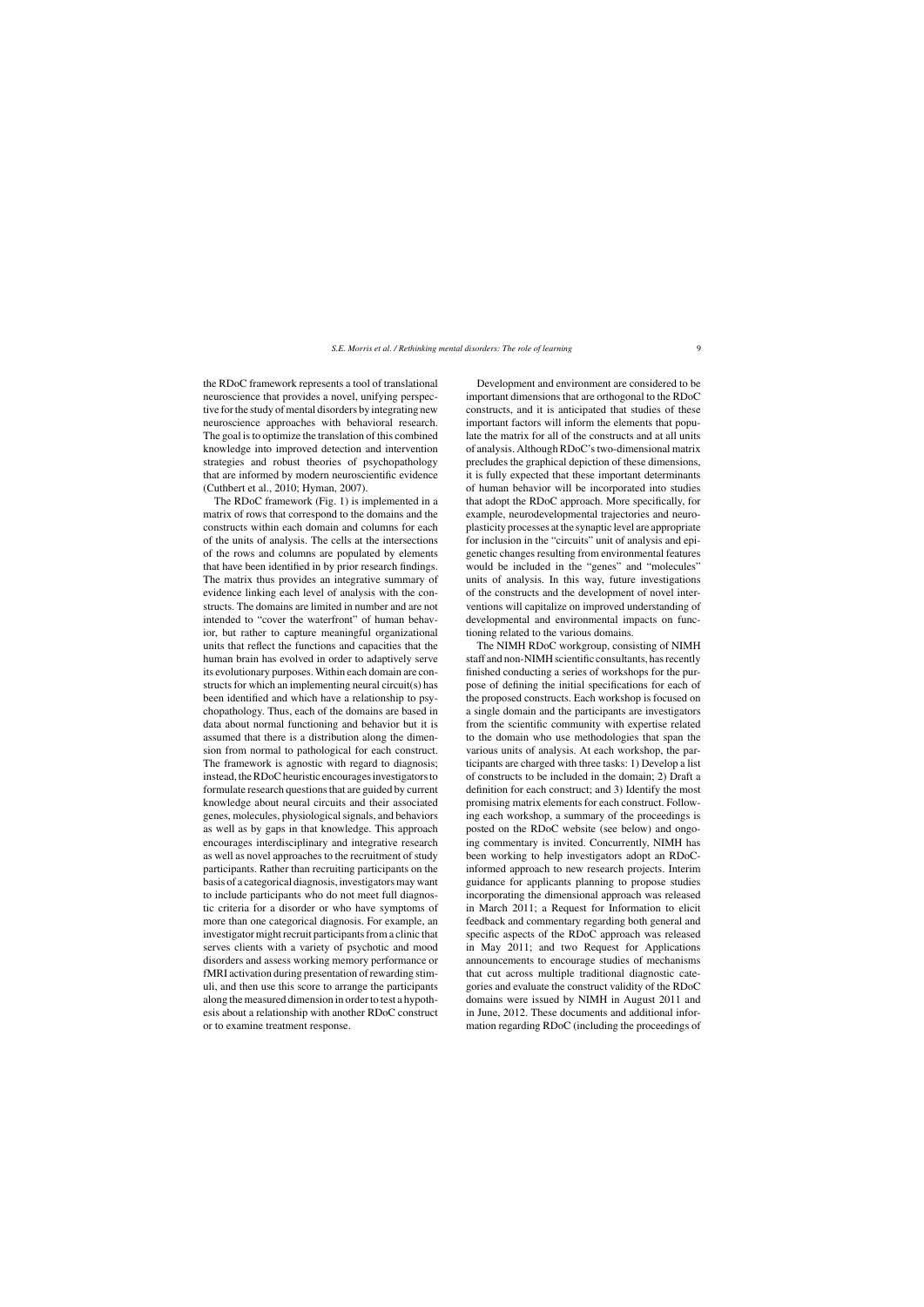|                                           | <b>Units of Analysis</b> |                  |              |                 |                   |                 |                    |           |
|-------------------------------------------|--------------------------|------------------|--------------|-----------------|-------------------|-----------------|--------------------|-----------|
|                                           | <b>Genes</b>             | <b>Molecules</b> | <b>Cells</b> | <b>Circuits</b> | <b>Physiology</b> | <b>Behavior</b> | <b>Self-Report</b> | Paradigms |
| <b>Negative Valence Systems</b>           |                          |                  |              |                 |                   |                 |                    |           |
| Active Threat ("fear")                    |                          |                  |              |                 |                   |                 |                    |           |
| Potential threat ("anxiety")              |                          |                  |              |                 |                   |                 |                    |           |
| Sustained threat                          |                          |                  |              |                 |                   |                 |                    |           |
| Loss                                      |                          |                  |              |                 |                   |                 |                    |           |
| Frustrative non-reward                    |                          |                  |              |                 |                   |                 |                    |           |
| <b>Positive Valence Systems</b>           |                          |                  |              |                 |                   |                 |                    |           |
| Approach motivation                       |                          |                  |              |                 |                   |                 |                    |           |
| Initial responsiveness to<br>reward       |                          |                  |              |                 |                   |                 |                    |           |
| Sustained responsiveness to<br>reward     |                          |                  |              |                 |                   |                 |                    |           |
| Reward learning                           |                          |                  |              |                 |                   |                 |                    |           |
| Habit                                     |                          |                  |              |                 |                   |                 |                    |           |
| <b>Cognitive Systems</b>                  |                          |                  |              |                 |                   |                 |                    |           |
| Attention                                 |                          |                  |              |                 |                   |                 |                    |           |
| Perception                                |                          |                  |              |                 |                   |                 |                    |           |
| Working memory                            |                          |                  |              |                 |                   |                 |                    |           |
| Declarative memory                        |                          |                  |              |                 |                   |                 |                    |           |
| Language behavior                         |                          |                  |              |                 |                   |                 |                    |           |
| Cognitive (effortful) control             |                          |                  |              |                 |                   |                 |                    |           |
| <b>Systems for Social Processes</b>       |                          |                  |              |                 |                   |                 |                    |           |
| Affiliation and attachment                |                          |                  |              |                 |                   |                 |                    |           |
| Social communication                      |                          |                  |              |                 |                   |                 |                    |           |
| Perception and<br>understanding of self   |                          |                  |              |                 |                   |                 |                    |           |
| Perception and<br>understanding of others |                          |                  |              |                 |                   |                 |                    |           |
| <b>Arousal/Regulatory Systems</b>         |                          |                  |              |                 |                   |                 |                    |           |
| Default mode network                      |                          |                  |              |                 |                   |                 |                    |           |
| Sleep/Wakefulness                         |                          |                  |              |                 |                   |                 |                    |           |
| Biological rhythms                        |                          |                  |              |                 |                   |                 |                    |           |
| Arousal                                   |                          |                  |              |                 |                   |                 |                    |           |

Fig. 1. The draft Research Domain Criteria matrix.

past workshops and draft matrices for each domain) can be viewed at [http://www.nimh.nih.gov/research](http://www.nimh.nih.gov/research-funding/rdoc/index.shtml)funding/rdoc/index.shtml.

The foundations of the RDoC approach have been put in place and ongoing research is needed to examine the validity of the RDoC constructs, elaborate upon the contents of the matrix, and bridge various units of analysis—from genes to molecules and cells to circuits and behavior. Ultimately, the utility of the RDoC approach will be demonstrated by enhancing the efficacy of existing treatments and facilitating the development of novel therapeutics. The construction of the RDoC framework has occurred in tandem with ongoing basic and clinical neuroscience research focused on neural circuits and circuit-based therapeutic approaches. It is anticipated that this research and the RDoC project will continue to complement and inform each other in an ongoing, synergistic manner.

The dimensional, neuroscience-based approach to nosology reflected in the RDoC initiative is expected to improve our ability to identify and assess important individual differences as a basis for increasing treatment efficacy and minimizing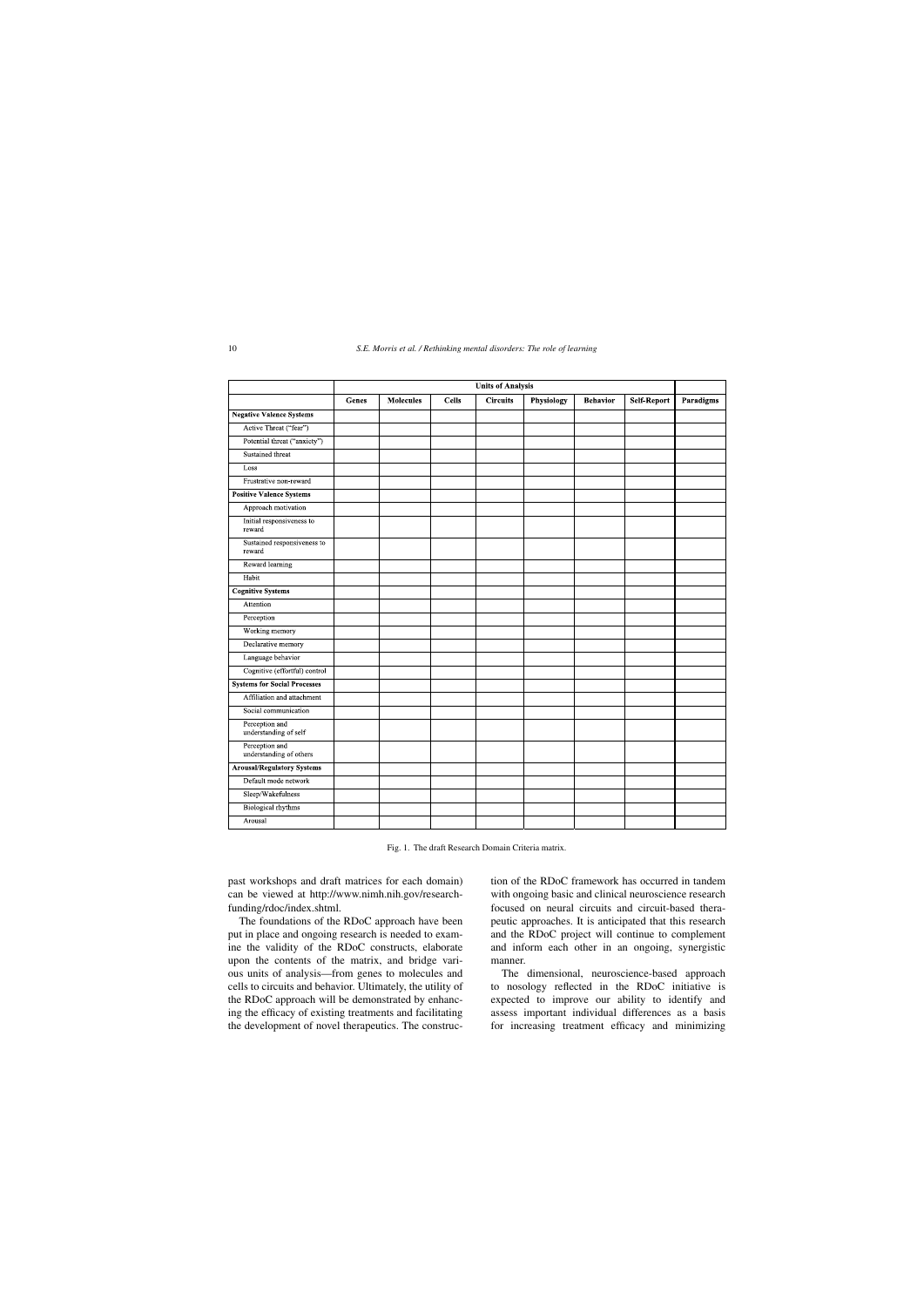adverse effects. Treatment selection might be based on genetic/genomic profiling (risk genes), symptomatic phenotyping (e.g., anhedonic versus anxious depression), neurocognitive deficits, imaging phenotypes, or a combination of markers (e.g., biosignatures). An enhanced understanding of dysfunctional neural circuits in individual patients (personalized medicine) or in subgroups of patients (precision medicine) will inform treatment development and selection. We expect that effective new treatments will selectively disrupt neuroplastic changes that have resulted in problematic behaviors, and harness the brain's ability to reshape its circuits in response to new experiences, pharmacological agents or other manipulations (Pascual-Leone, 2006).

#### **3. Intervention research in the RDoC context**

Consistent with the RDoC approach, we expect that a nosology based on an understanding of pathophysiology, mechanisms of treatment response, and the availability of early prognostic markers of treatment response will provide a basis for better target identification and matching of existing approaches to patients. Here, we consider how well-established intervention approaches—psychopharmacology and psychotherapy—might be approached within the RDoC-context and highlight a number of emerging intervention approaches focused at the domain and circuit level.

#### **4. Psychopharmacology**

Psychopharmacologic treatments have been investigated for their effects at the molecular and circuit levels using a variety of neuroimaging modalities, as well as model animals, but research in humans has been constrained by the focus on conventional DSM categories for which unitary treatment targets are sought. Redefining illness in terms of domains with distinctive neurophysiologies is expected to further target identification for drug development and provide a basis for rational treatment selection.

Schizophrenia, for example, does not present as a homogenous, unitary illness, but rather is comprised of several symptom complexes–psychosis (hallucinations, delusions), cognitive dysfunction, negative symptoms (anhedonia, asociality, alogia) and

depressed mood. While antipsychotic medications address the psychosis component, they fail to effectively treat other aspects of the illness. Targeting these varied symptom complexes will broaden the conventional focus on monoamine systems to include other candidate systems (cholinergic, dopaminergic, glutamatergic) for drug development (Ibrahim et al., 2011, 2012) and provide a basis for individualized treatment selection within a single diagnostic category.

A variety of clinical and neurobiological endophenotypes have been identified within schizophrenia, some of which are shared with psychotic bipolar disorder. Resting-state networks, detected with fMRI, show abnormal connections in both schizophrenia and psychotic bipolar illness, some of which are shared across disorders, others of which are unique to each illness (Meda et al., 2012). Within psychosis, schizophrenia and bipolar probands, as well as first degree relatives, show similar cognitive dysfunction involving working and declarative memory, executive function and attention (Ivleva et al., 2012), thus providing a basis for defining neurobiological subtypes for drug development. Treatments developed for shared endophenotypes or symptom complexes may well prove efficacious across disorders.

Similarly, categorical diagnoses of anxiety and depressive disorders are unlikely to be maximally useful for neurobiological investigation, and no single neurotransmitter abnormality (e.g., serotonergic, noradrenergic) is likely to fully explain the constellation of symptoms seen in these disorders. Both anxiety and depression are thought to involve limbic-cortical circuits (prefrontal cortex, subgenual cingulate, hippocampus, amygdala) that impact stress-responsiveness, mood and emotion regulation (Mayberg, 2009; Ressler et al., 2007). In depression, while imaging findings have yielded a general consensus as to the localization of functional changes, the direction of these changes (hypovs. hyper-functioning) has been contradictory. Based on convergent findings in humans and animals, Mayberg (2009) has proposed a circuit model of depression comprised of several widely distributed neural compartments with differential involvement in general behavioral dimensions of sustained mood, motor, cognitive, and circadian dysfunction to capture this complexity. Such dissection of functional neuroanatomy is consistent with RDoC's focus on sampling subjects based on behavioral dimensions and building models that relate these to circuit function.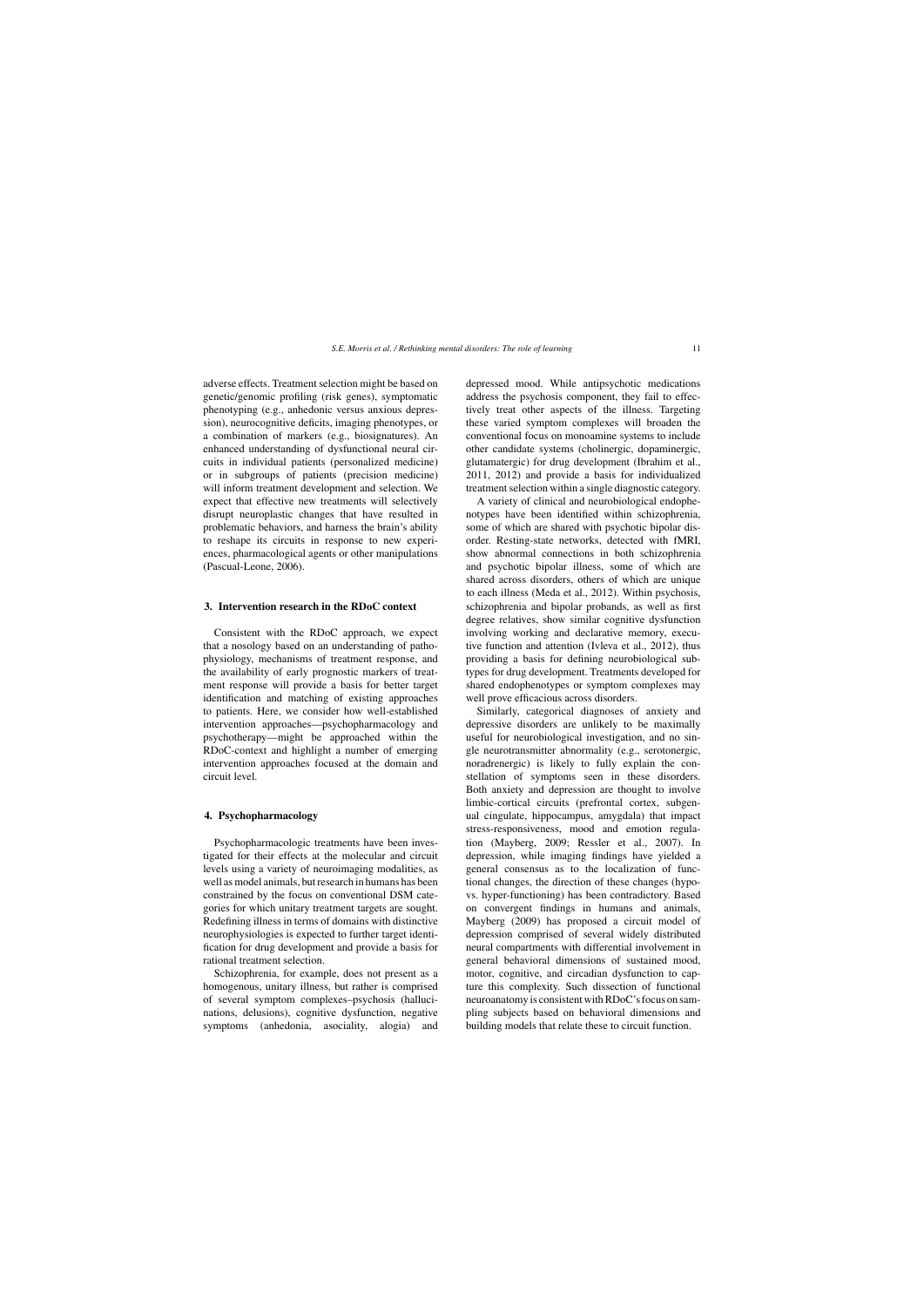In depression, antidepressant medications have been shown to normalize frontal abnormalities, as well as limbic and subcortical abnormalities. Clinical response has been associated with reciprocal limbic-paralimbic and striatal decreases and dorsal cortical increases in glucose metabolism, suggesting a process of neural plasticity or adaptation of brain circuits with chronic treatment (Mayberg, 2009). However, the limited efficacy of antidepressant treatment has fueled efforts to identify pre-treatment predictors of treatment response that might serve to replace a trial-and-error approach to treatment selection. By virtue of its reciprocal connections to cognitive and affective compartments of the mood circuit, the anterior cingulate cortex (ACC) and particularly the rostral ACC (rACC) has been hypothesized to serve as a bridge for the integration of multiple components of affect and cognition and therefore crucial for normalizing the function of the mood circuit (Devinsky et al., 1995; Mayberg, 1997). As first reported by Mayberg et al. (1997), and confirmed by a large number of studies (Pizzagalli, 2011), increased rostral rACC activity has uniquely predicted better antidepressant response across a number of drugs and imaging modalities. Indeed, rACC activation has been shown to predict the magnitude of response as well (Pizzagalli et al., 2001). Such putative biomarkers of integrated circuit functioning and treatment response too may hold value across disorders.

Based on the notion that mental illnesses are themselves disorders of neuroplasticity (Goto et al., 2010), pharmacologic agents that target neuroplasticity or manipulate it in novel ways are of interest (Krystal et al., 2009). When combined with learning-based approaches that are thought to build on experiencedependent forms of neuroplasticity, such medications may act synergistically to enhance their effects. Drugs such as D-cycloserine that facilitate NMDA receptor function have been shown to enhance the effects of extinction/exposure therapy in animals and humans with effects that persist following treatment discontinuation (Norberg et al., 2008). D-cycloserine shows promise as an enhancer in a number of anxiety disorders and may be most useful in those that are particularly refractory to extinction therapies (Ressler et al., 2007). Such drugs may achieve such effects, not through their direct actions, but rather by enhancing neuroplasticity (Norberg et al., 2008). Finally, a better understanding of the neurotrophic and neuroprotective effects of psychotropics, particularly antidepressants and mood stabilizers (Hunsberger et al., 2009; Krystal et al., 2009; Sen et al., 2008), may further inform the development pharmacologic-cognitive-behavioral combination therapies.

#### **5. Evidence-based psychotherapies**

Although a number of evidence-based therapies are emerging, two of the most-established are cognitivebehavior therapy (CBT) and exposure and response prevention, sometimes considered a form of CBT. Cognitive-behavioral therapy (CBT) applies an integrated set of techniques that focus on changing cognition (e.g., automatic dysfunctional thoughts) and behavior (Beck et al., 2011). Specific techniques are adapted to the disorder and the individual, but generally focus on identifying, challenging and restructuring dysfunctional beliefs. In addition to the learning of new behaviors, a goal, particularly in anxiety and addictive disorders, is the extinction of maladaptive behaviors. In anxiety disorders, including obsessive-compulsive disorder (OCD), avoidance of anxiety-provoking stimuli is thought to reinforce maladaptive behaviors. Building on well-developed learning paradigms in both animal and human research, exposure and response prevention entails graded exposures (of increasing intensity) to symptom-evoking stimuli and prevention of the engagement in anxiety-reducing avoidance or compulsive responses, giving the anxiety response time to habituate. Repeated exposures (direct/*in vivo*, imaginal) result in habituation within and between trials, eventually extinguishing the maladaptive responses (Storch et al., 2009).

While a number of efficacious psychotherapies have been developed, only recently have their neurobiological effects been investigated. Early studies in this area utilized resting-state positron emission tomography (PET) to examine alterations in brain glucose metabolism in response to treatment. An early study in OCD reported a decrease in glucose metabolism in the caudate (a region implicated in OCD by symptom provocation studies) in response to either successful exposure-based therapy or a selective serotonin reuptake inhibitor (SSRI; Baxter et al., 1992). Another study (Schwartz et al., 1996) reported correlations between regions comprising a circuit implicated in OCD–caudate, orbitofrontal and thalamus—which were reduced with either CBT or SSRI treatment, suggesting that these behavioral and pharmacologic interventions act via a common pathway at the circuit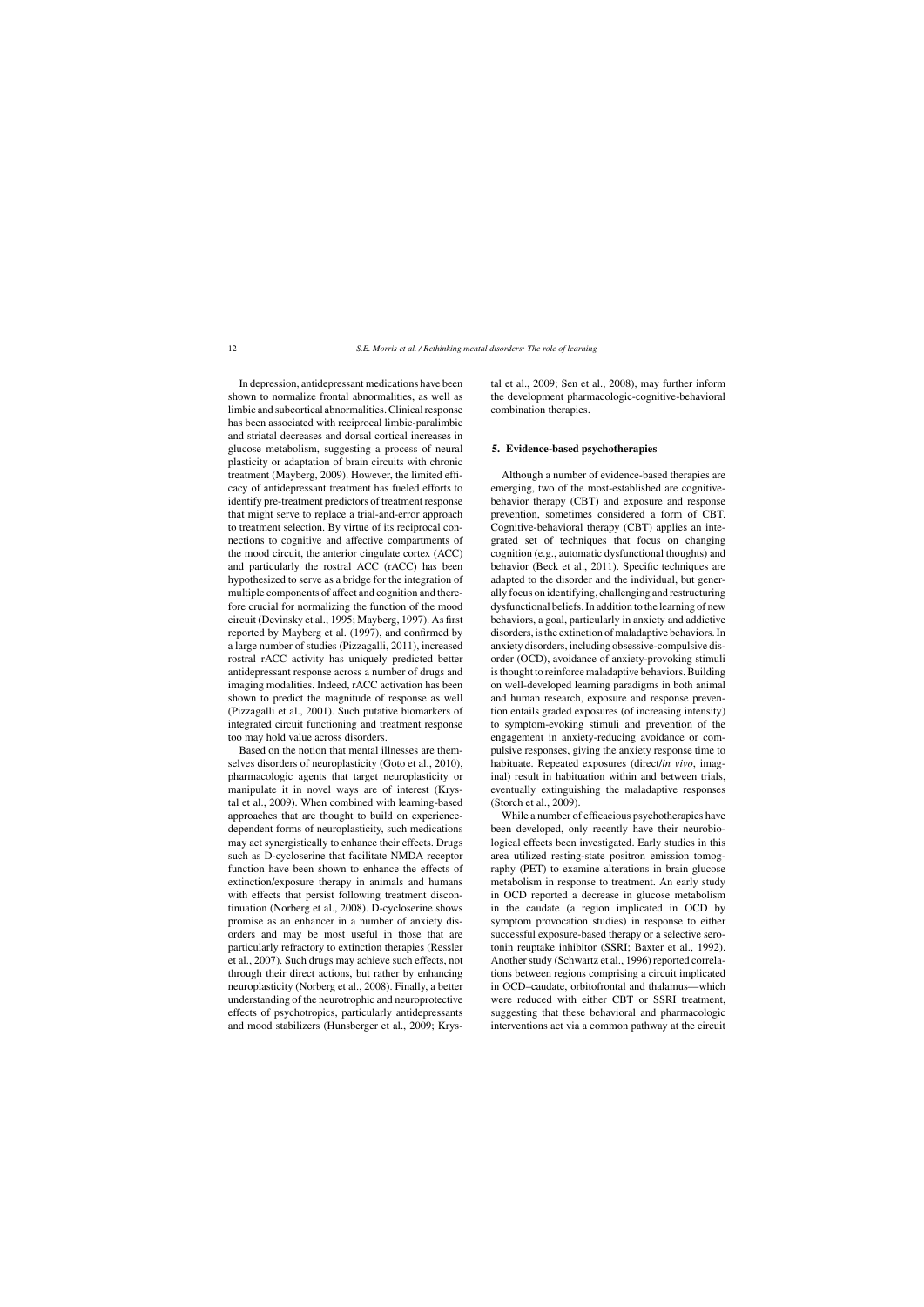level. Small studies in pediatric OCD employing magnetic resonance spectroscopy have reported that the SSRI paroxetine reduced glutamate/glutamine concentrations in the caudate (Rosenberg et al., 2000) such effects were not seen in children treated successfully with CBT (Benazon et al., 2003), consistent with the possibility that common circuit-level effects may reflect differences at the molecular level.

Early resting-state metabolic studies in depression yielded less consistent findings, possibly a result of the heterogeneity in symptoms (dysphoric affect, negative emotions, impaired cognition, and anxiety), which implicates several neural systems. Most often these studies identified prefrontal cortex and areas involved in emotion regulation (subgenual cingulate cortex/BA25) and emotional memory formation and retrieval (hippocampus and amygdala) as dysregulated (Ressler et al., 2007). However, both increases and decreases in prefrontal metabolism have been seen with treatment, and both common and unique brain changes have been reported in response to SSRI versus CBT (Goldapple et al., 2004; Linden, 2006). Imaging studies examining the effects of interpersonal psychotherapy and CBT report decreased prefrontal glucose metabolism and blood flow, but with differential, therapy-specific non-frontal effects (Mayberg, 2009). Despite some methodological limitations, these landmark studies strongly suggested that psychotherapy impacts the brain, paving the way for a new generation of sophisticated studies using activation paradigms to examine the effects of treatment on specific circuits.

New research has begun to examine the effects of psychotherapy on emotion regulation, attentional, and reward circuitry using functional magnetic resonance imaging (fMRI) in conjunction with tasks shown to engage specific brain regions and circuits. Behavioral activation therapy for depression, which targets anhedonia (Dichter et al., 2009), has begun to be investigated for its effects on reward circuitry. Mindfulness-based stress reduction (MBSR), which focuses on modifying early attentional processes to create a buffer against emotional reactivity (Chiesa et al., 2009), has been shown to reduce amygdala activity and increase activity in brain regions implicated in attentional deployment in social anxiety disorder, while reducing anxiety and depression symptoms (Goldin et al., 2010).

While these efforts sample their patient populations based on DSM diagnoses, their focus on psychological

processes and circuits are expected to provide findings relevant to RDoC's shift toward a dimensional nosology. Dimensional scaling will allow the identification of samples who are at-risk for psychopathology, thus enabling preventive efforts. For example, using a dimensional scale to select healthy volunteers with varying levels of trait anxiety, Indovina et al. (2011) identified two independent neural correlates associated with vulnerability to anxiety (amygdala reactivity, ventral prefrontal responsivity). These investigators suggest that amygdala hyper-reactivity to fear cues may differentially contribute to phobic fear, while both increased amygdala reactivity and impoverished ventral prefrontal cortical recruitment may contribute to generalized anxiety. Such basic neuroscience findings raise the possibility of designing and selecting treatments that differentially target these regions and circuits (e.g., attention vs. emotion regulation training) based on an individual's neural profile, as well as for designing preventive interventions.

Finally, advances in our basic understanding of fear conditioning hold promise for the development of novel therapies, particularly in post-traumatic stress disorder (PTSD) in which fear memory and extinction (new learning involving amygdala and medial prefrontal cortex) are impaired. Once consolidated, a process that requires time, recall restores the memory to a labile state, affording opportunity to promote more adaptive, nonpathological new learning prior to reconsolidation (Johnson, et al., 2012). To take advantage of the reconsolidation process, treatments for pathological fear include repeated exposures, script-driven imagery and guided visualization to reduce the emotional impact of traumatic memories.

#### **6. Cognitive training**

Cognitive training targets neurocognitive processes and/or neural circuits with the goal of harnessing use-dependent neuroplasticity to achieve durable behavioral improvements. Increasingly, training programs are being designed to address deficits identified using cognitive neuroscience approaches, which draw heavily on components analysis to deconstruct cognitive deficits. Most of these interventions employ adaptive computerized programs that progressively increase difficulty levels as performance improves. Domains targeted have included perceptual processes, attention/vigilance, processing speed, verbal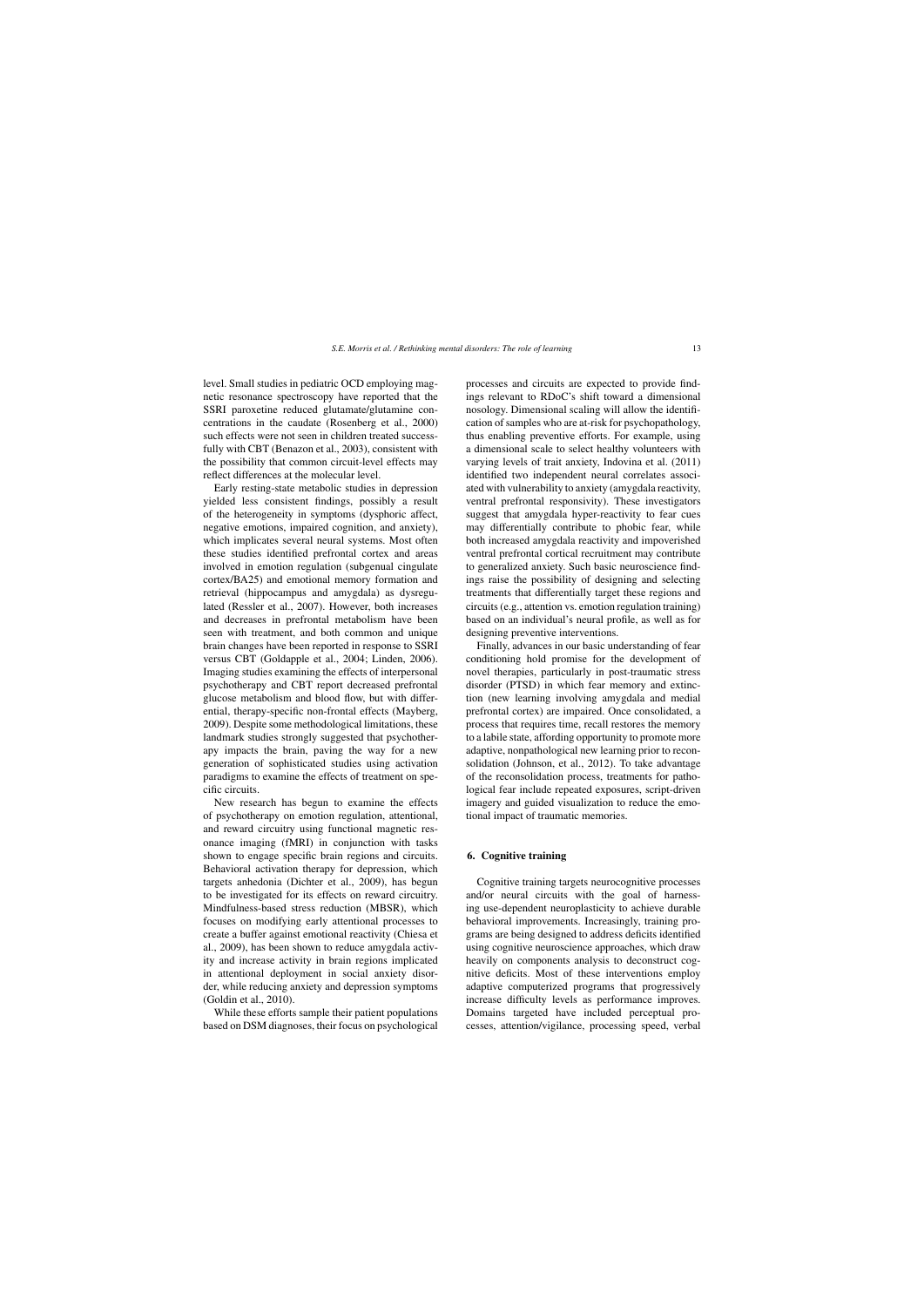and visual learning and memory, working memory, reasoning/problem solving, and social cognition. Training programs vary in their emphasis on "drill and practice," the teaching of explicit strategies versus altering implicit processes, and the goals of compensating for deficits versus restoring impaired neural functions (circuit retraining). A critical issue is the degree to which the benefits of training generalize to untrained tasks or transfer to real-world functioning (Dickinson et al., 2010).

Within psychiatry, this approach has been most widely implemented in schizophrenia, in which it has been shown to improve both cognitive and social functioning with small to moderate effect sizes (McGurk et al., 2007; Wykes et al., 2011). Recent meta-analyses have concluded that functional outcomes are more likely to be improved when cognitive training is combined with psychiatric rehabilitation (McGurk et al., 2007; Wykes et al., 2011). A neuroscience-based protocol utilizing computer-based training, recently implemented in schizophrenia by Vinogradov and colleagues (2012), targets lower-level perceptual processing, working memory and executive processes to increase accuracy, temporal and spatial resolution, and the signal strength of auditory and visual inputs to ultimately increase the efficiency of higher-level cognitive processes. Significant durable gains have been demonstrated at a six-month follow-up on measures of verbal learning/memory, cognitive control, and other measures of cognitive functioning, some of which were related to improved functioning as measured with a quality of life scale (Fisher et al., 2010). Of interest, these improvements were accompanied by increases in serum brain-derived neurotrophic factor (BDNF; Vinogradov et al., 2009a). Negative effects of cholinergic burden were also demonstrated (Vinogradov et al., 2009b). A recent open-label multicenter study (Murthy et al., 2012) replicated improvements on the training tasks, but was unable to demonstrate generalization to performance on an independent cognitive battery or ratings of daily functioning. These contrasting results may be due to differences in methodology, but clearly the discrepant findings highlight the importance of a well-defined and validated training protocol and independent replication prior to large-scale implementation.

Vinogradov and colleagues (Subramaniam et al., 2012) recently examined the effect of their computerized training on another aspect of schizophrenia—that of reality monitoring, conceptualized as a type

of source memory that allows one to distinguish internally-versus externally-generated stimuli. Training-induced gains in test performance were correlated with increased fMRI-detected activity of the medial prefrontal cortex (mPFC), a critical node in a network supporting the processing of social-cognitive information. Improvement on the training task was correlated with improvement on other tests of verbal memory and executive functioning, and post-training mPFC signal was correlated with ratings of social functioning conducted six month later.

Attempts to apply cognitive therapies early in illness course may help stave off the detrimental effects of illness (Jolles et al., 2012). A two-year trial of cognitive enhancement therapy (CET) for early-course schizophrenia, which integrated neurocognitive training with a social-cognitive rehabilitation program, reported moderate effects on cognitive function and strong effects on social cognition and adjustment, as well as on symptoms (Eack et al., 2010). Accompanying these behavioral changes was a greater preservation of gray matter volume in limbic regions, including hippocampus and amygdala.

Given that several cognitive domains are affected across a range of mental disorders, cognitive training holds promise for broad application. One target of relevance is that of working memory, which is impaired in many disorders and predicts performance in many other cognitive tasks. Klingberg (2010) has demonstrated that working memory capacity can be improved by cognitive training and that such improvements are associated with altered functional activity in frontal and parietal regions and basal ganglia. Application of working memory training in attention deficit-hyperactivity disorder (ADHD) has shown positive effects on symptoms of inattention and hyperactivity/impulsivity (Klingberg et al., 2005). Others (e.g., Bar-Haim et al., 2011) have recently extended cognitive training to include affective and attentional biases thought to be key to anxiety and depression. Basic work in identifying circuitry supporting emotion regulation in such disorders (Etkin, 2010) holds promise for extending cognitive training to address regulatory processes traditionally treated with psychotherapies and doing so at an implicit/automatic level (Gyurak et al., 2011).

Critical protocol ingredients remain in need of further attention. These include the optimal timing, duration and spacing of training; the role of motivation and reward; individual differences in neuroplastic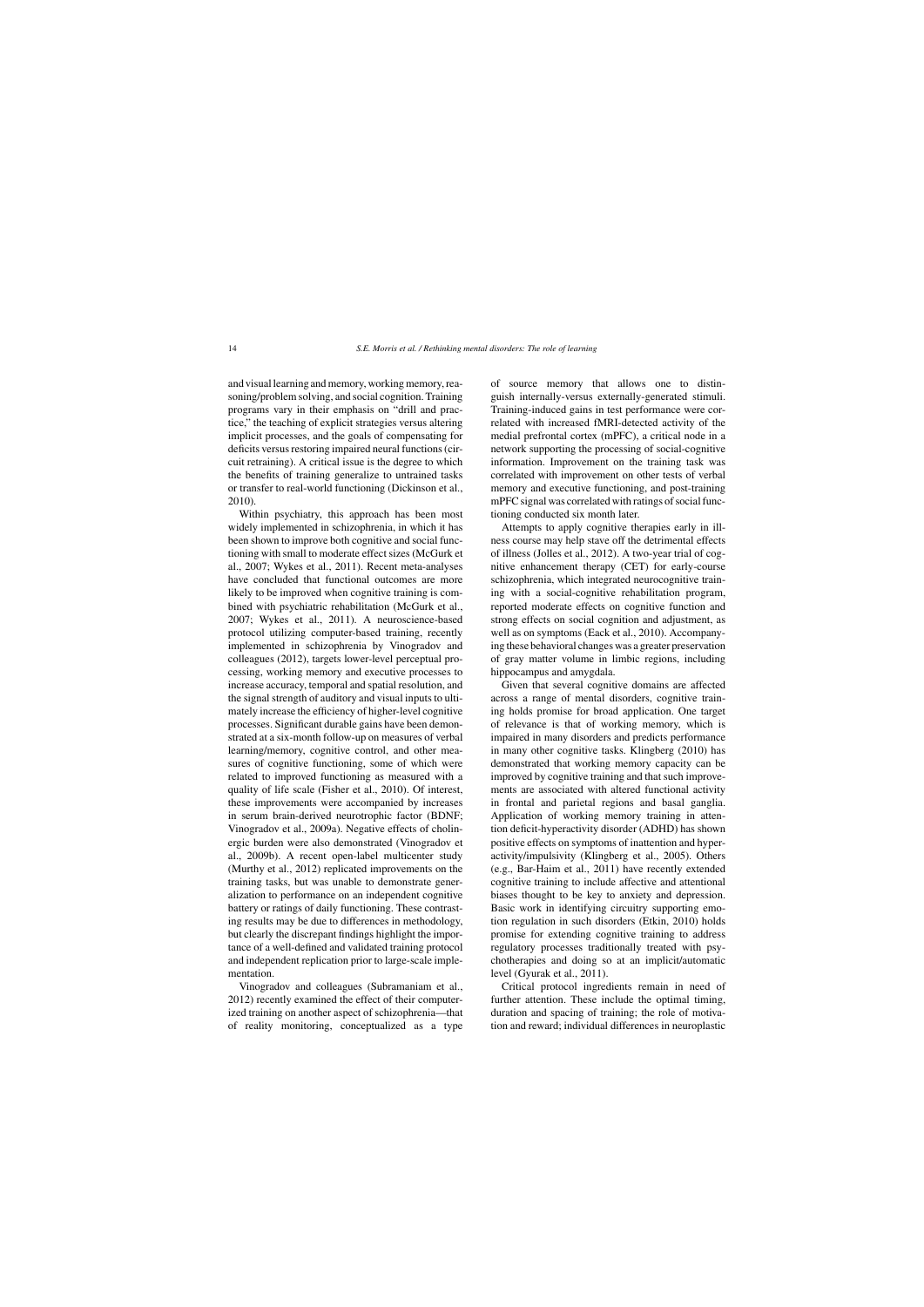capacity; and the issue of generalization. Several investigators have stressed the importance of training beyond the stage of rapid behavioral improvements through a slower phase of improvement during which neural reorganization is thought to occur (Karni et al., 1998; Vinogradov et al., 2012). Multicomponent approaches that combine cognitive training with other psychosocial approaches promise to support the transfer and generalization of training (McGurk et al., 2007; Wykes et al., 2011). Combining cognitive training with pharmacologic approaches that seek to increase neuroplasticity and/or noninvasive brain stimulation holds promise for boosting learning and circuit retraining.

#### **7. Neurofeedback using real-time fMRI**

Advances in neuroimaging and computing have resulted in the ability to provide individuals with realtime feedback on brain activity during fMRI scans that may be used to modulate that activity in a regionallyspecific manner (Cox et al., 1995; deCharms, 2008). Feedback generally targets a region implicated in the pathological process of interest (e.g., anxiety, pain) and is conveyed via a visual representation (e.g., thermometer or gauge) illustrating the degree of activation. Effects of changes in the ability to modulate activity in a region may also be examined for effects on functional connectivity or circuitry more broadly.

Using rtfMRI, De Charms and colleagues have demonstrated that chronic pain patients can learn to control their activation of brain regions such as the rostral ACC (involved in the modulation of pain), leading to a decrease in pain perception (deCharms, 2007, 2008; deCharms et al., 2005; Rainville, 2002). In mental disorders, rtfMRI holds potential for augmenting psychotherapeutic approaches. Preliminary studies in healthy subjects indicate their ability to control brain activation using rtfMRI feedback in limbic regions, including the insula (Caria et al., 2007; Johnston et al., 2010) and amygdala (Johnston et al., 2010) during emotion processing. Thus, rtfMRI offers a means for measuring changes in brain function underlying psychotherapeutic interventions. Future technological advances may make scanners less expensive, smaller and more widely available for use in clinical settings, where they might be used to modulate activity in circuits involved in processes as diverse as emotion regulation, fear and anxiety, and reward processing and to monitor the neural effects of behavioral therapies (deCharms, 2007, 2008; Hamilton et al., 2011; Ruiz et al., 2011).

#### **8. Noninvasive brain stimulation**

Stimulation therapies target focal brain regions in order to modulate circuit activity. Transcranial magnetic stimulation (TMS) uses an extracranial magnetic coil to induce current in the cerebral cortex and thus modulate neural activity. The parameters with which it is applied influence the nature and durability of its effects. In general, continuous trains of low frequency (<1 Hz) repetitive TMS (rTMS) suppress cortical excitability, while intermittent, bursting high frequency (>1 Hz) rTMS reduces intracortical inhibition (Wagner et al., 2007). Stimulation can be guided by neuroimaging measures to target specific cortical regions (Neggers et al., 2004). Using two scalp electrodes, transcranial direct current stimulation (tDCS) can induce low-amplitude direct currents that penetrate the brain and modify membrane potentials, thus influencing neuronal excitability, but without depolarizing neurons (Wagner et al., 2007). Both techniques can produce effects that endure beyond the period of stimulation (Fregni et al., 2007). A modified TMS coil and conventional MRI scanner can be used to visualize the magnetic field induced by stimulation (Wagner et al., 2007).

Several studies have tested the efficacy of rTMS as a treatment for depression. Prefrontal cortex has been targeted based on the premise of an imbalance in left and right prefrontal activity and limbic structures involved in mood regulation, as well as findings of prefrontal hypometabolism in some patients (George, 2010). A large industry-sponsored trial supporting the efficacy of TMS in treatment-resistant depression resulted in its approval by the U.S. Food and Drug Administration (FDA) as an intervention for treatmentresistant depression in 2008. George (2010) reviewed established protocols and what is known concerning mechanisms of action. Similar to effects seen with electroconvulsive therapy (ECT), TMS can increase monoamine turnover, increase BDNF, and normalize the hypothalamic-pituitary-adrenal (HPA) axis. Recent meta-analyses (Allan et al., 2011; Slotema et al., 2010) have concluded that rTMS is an effective treatment for depression with overall effect sizes in the moderate range.

In schizophrenia, low-frequency rTMS has been used to suppress severe medication-resistant auditory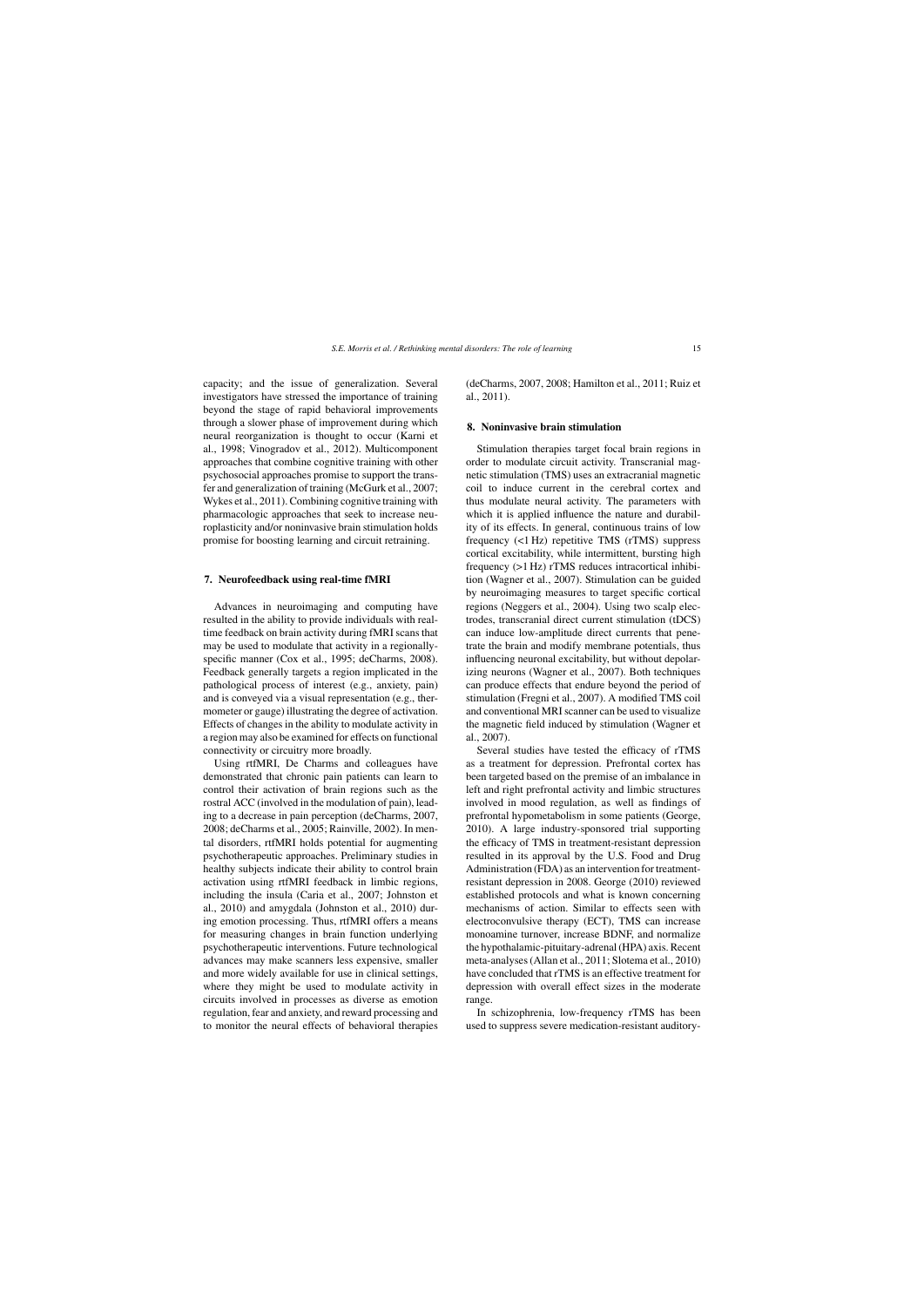verbal hallucinations (Hoffman et al., 2000, 2005). Overactivity of the left temporoparietal cortex has been associated with auditory hallucinations in schizophrenia. Low-frequency stimulation of temporoparietal cortex has been used experimentally to inhibit cortical excitability in receptive language regions and thereby quell severe treatment-resistant auditory hallucinations with some success (Stanford et al., 2008). Although some studies have been negative (Slotema et al., 2011), several meta-analyses (Aleman et al., 2007; Freitas et al., 2009; Slotema et al., 2010; Tranulis et al., 2008) have concluded that rTMS is more effective than a sham control in treating auditory-verbal hallucinations in schizophrenia.

As with other techniques, much remains to be learned in terms of optimal stimulation parameters (e.g., frequency, laterality, intensity, pulse train duration, interstimulus interval, duration of treatment, durability, and how to identify patients most likely to respond). Intermediate phenotypes for psychiatric diseases and surrogate markers for clinical endpoints may help identify patients most likely to respond. Recent methodological developments include novel stimulation protocols (e.g., theta burst stimulation) and novel coil designs to allow more reliable targeting of deep sites (Harel et al., 2011). Paradigms that seek to manipulate the state of the brain prior to TMS (e.g., through priming or adaptation) may increase its functional resolution. For example, the application of TMS during a cognitive process may preferentially impact the regions involved in that process (Silvanto et al., 2008). Finally, of interest is the possibility that therapies that combine stimulation with other interventions (pharmacology, psychotherapy, cognitive training) may achieve synergistic effects.

#### **9. Deep brain stimulation**

Applications of modern deep brain stimulation (DBS) in severe, treatment-resistant mental disorders follow on extensive use of this approach in movement disorders, particularly in Parkinson's disease, where effects on emotion were demonstrated. Electrical stimulation is delivered through one or more electrode arrays, generally containing four contacts (1.27 mm in diameter, spanning 10–20 mm), implanted through burr holes in the skull into a specific brain region using neuroimaging-guided stereotactic neurosurgical techniques. Placement is generally bilateral. The

DBS leads are connected by subcutaneously-placed wires to one or more implanted pulse generators containing the system battery and microprocessor that drives stimulation. Stimulation parameters can be set and adjusted noninvasively with a handheld computer interface. Although invasive, DBS is nonablative. Stimulation has dynamic effects on neurocircuitry, including regions functionally connected to the site of stimulation. Stimulation can be optimized for the individual patient and modified or discontinued to reverse side effects (Holtzheimer et al., 2011).

Human neuroimaging studies (Mayberg, 2009; Savitz et al., 2009), prior lesioning studies (Leiphart et al., 2010), and to a lesser extent, animal studies (Hamani et al., 2010) have been helpful in identifying targets for stimulation. Imaging studies of depression have most consistently implicated prefrontal cortex, subcallosal cingulate, hippocampus and amygdala as dysregulated. Most DBS studies of depression have stimulated the subcallosal cingulate white matter. Mayberg and colleagues (2005) stimulated this target in a small number of patients with treatment-resistant depression, resulting in significant improvement in four of the six patients at six months. An extension to a larger group of 20 patients (Lozano et al., 2008) reported clinically significant reductions in depression ratings in 55% of patients at one year, with seven meeting criteria for remission. Responders showed widespread changes in cortical and limbic metabolic activity, involving lateral prefrontal cortex and differential effects in BA25 white matter (increased) and gray matter (reduced). Follow-up data indicated a response rate of nearly 65% three to six years out (Kennedy et al., 2011). A three-site open-label study of 21 patients targeting the subcallosal cingulate gyrus reported 50% or greater reductions in symptoms at one month, 48% at six months and 29% at 12 months, the latter of which increased to 62% when using a 40% reduction in symptoms as the criterion for response (Lozano et al., 2012). Other targets in depression have included the ventral anterior internal capsule (ventral capsule/ventral striatum, VC/VS), where a 53% response rate was reported at a 24-month (+/− 15 month) follow-up (Malone et al., 2009) and the nucleus accumbens, where a similar response rate was reported after 12 months (Bewernick et al., 2010). Single case reports have targeted the inferior thalamic peduncle, which connects thalamus and orbitofrontal cortex and is involved in selection attention (Jimenez et al., 2005) and the lateral habenula (Sartorius et al., 2010),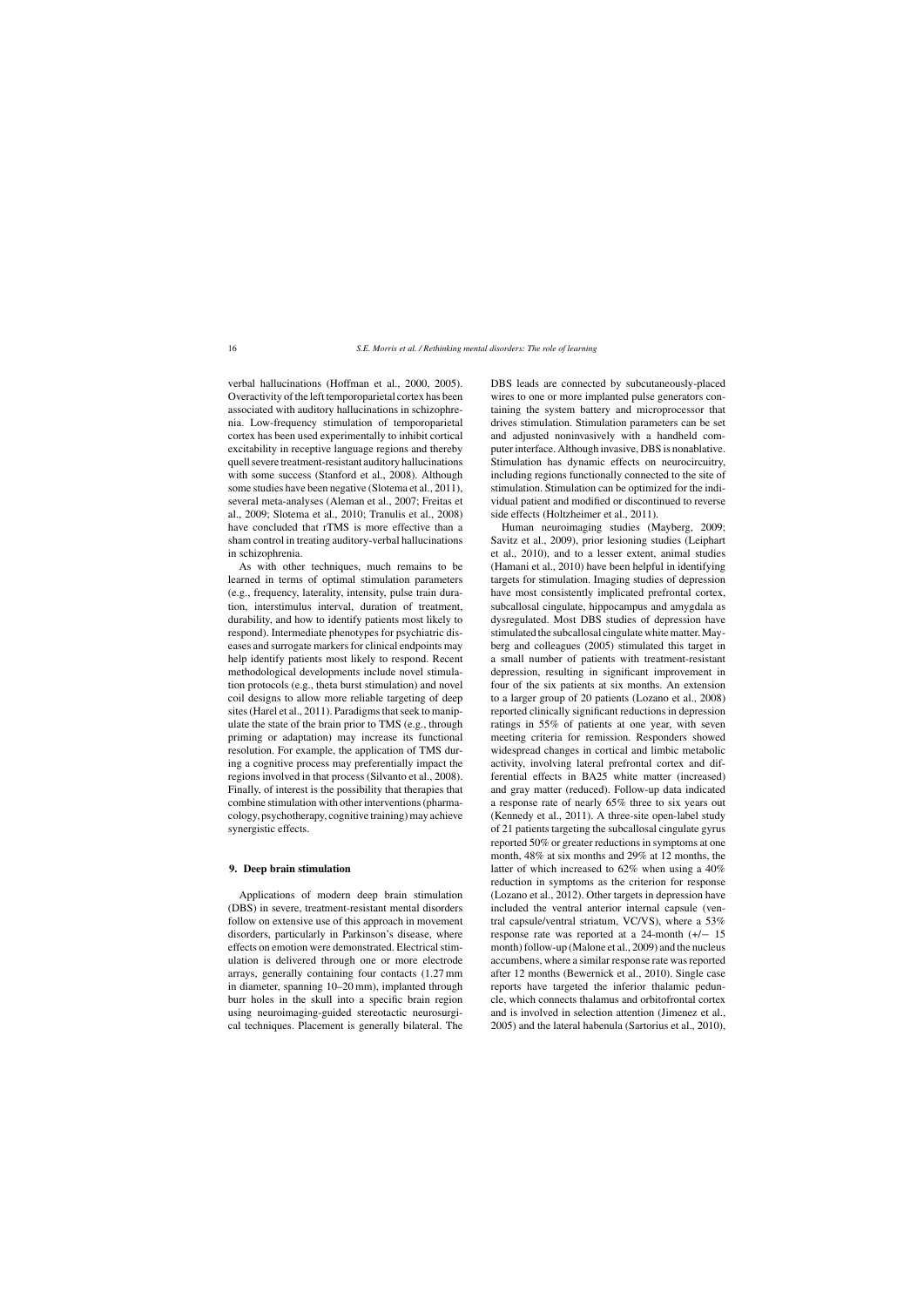implicated in reward processing and emotional decision making.

Deep brain stimulation is also being investigated as a nonablative treatment for refractory OCD, thought to involve hyperactivity of fronto-striatalthalamic-cortical circuits (Greenberg et al., 2010). In particular, imaging studies report that the magnitude of orbitofrontal cortical (OFC) activity is proportional to symptom severity and predictive of medication response. The ventral anterior internal capsule (VC/VS) has been most frequent target based on positive experiences with gamma capsulotomy and on functional neuroimaging studies. Benefit has been reported after application of DBS to the VC/VS, more anterior in the internal capsule, the ventral caudate, or the subthalamic nucleus (Greenberg et al., 2010). A recent review reported substantial decreases in symptoms in approximately 50% of OCD patients studied to date (de Koning et al., 2011). Of interest is the fact that DBS may preferentially affect OCD symptoms selectively, consistent with findings suggesting that different symptom dimensions (e.g., contamination, checking, hoarding, symmetry/completeness) may have at least partially distinctive neural correlates (Greenberg et al., 2010).

Improvement in depression and OCD symptoms progress over months of chronic stimulation and worsen progressively with the termination of stimulation, although metabolic changes linger after chronic stimulation (Greenberg et al., 2010; Holtzheimer et al., 2011). The mechanisms of action include elements of inhibition as well as axonal excitation and depend on the mix of cell bodies and white matter fibers in the location of the stimulation. However, beyond the immediate neural effects, it is likely that behavioral effects result from the gradual modulation of pathological network activity over time (see Holtzheimer et al., 2011 review). Patients are frequently engaged in and continue concomitant treatments (pharmacology, behavioral treatments) that may contribute synergistically to behavioral improvements.

## **10. Challenges for the future**

Many challenging and interesting questions related to clinical neuroscience and circuit-based interventions await investigation in future research. In the area of neurogenesis, much of what is known about neurogenesis in adulthood has been derived from studies

of non-human mammals, but new technologies hold promise to improve our understanding of these processes in humans (Ming et al., 2011). The question of whether neurogenesis occurs in areas outside of the hippocampus and subventricular zone has been the topic of debate (Gould, 2007) and future studies will determine the extent to which post-natal neocortical neurogenesis plays a role in mental disorders (Boldrini et al., 2009). Regarding neuroplasticity, the extent to which mental disorders result from abnormalities in the processes involved in neuroplasticity (e.g., insufficient, excessive or inappropriate plasticity) or from normal plasticity occurring in the context of abnormallydeveloped circuits is not clear. Increased investigation of this issue will help to guide the development of interventions that capitalize on neuroplasticity to correct or compensate for flawed neural circuits rather than reinforcing maladaptive circuits. In addition, much of our understanding of the principles of neuroplasticity and recovery of function is derived from studies of motor and sensory cortex (Fox, 2009); future work will determine whether such principles apply to other cortical areas and higher-order functions, and whether these are remediable using approaches that are similar to those that have proven effective for neurological disorders. Enhanced understanding of the principles of neuroplasticity may point the way to optimal timing and duration of treatment and novel dosing regimens for pharmacological and behavioral interventions (Castner et al., 2007; Krystal, 2007; Krystal et al., 2009). Finally, researchers have only just begun to explore the complexity of epigenetic processes as they relate to behavior and mental disorders. Future work will address unanswered questions about the factors that impact the stability and heritability of epigenetic modifications, their relationships to mental disorders, and the ways in which epigenetic processes might be harnessed for therapeutic purposes.

Progressing beyond models of mental disorders that are based on symptom reports or involve broad ideas about "chemical imbalance" to paradigms that involve measuring and modifying neural circuits presents new challenges and opportunities. For example, rapidlyemerging optogenetic methods hold promise for studying neural circuit function in behaving animals with previously unattainable temporal and spatial specificity (Tye et al., 2012). This approach is already starting to yield insights that will enhance our understanding of the role of plasticity-related mechanisms in illness and treatment (Yizhar et al., 2011). New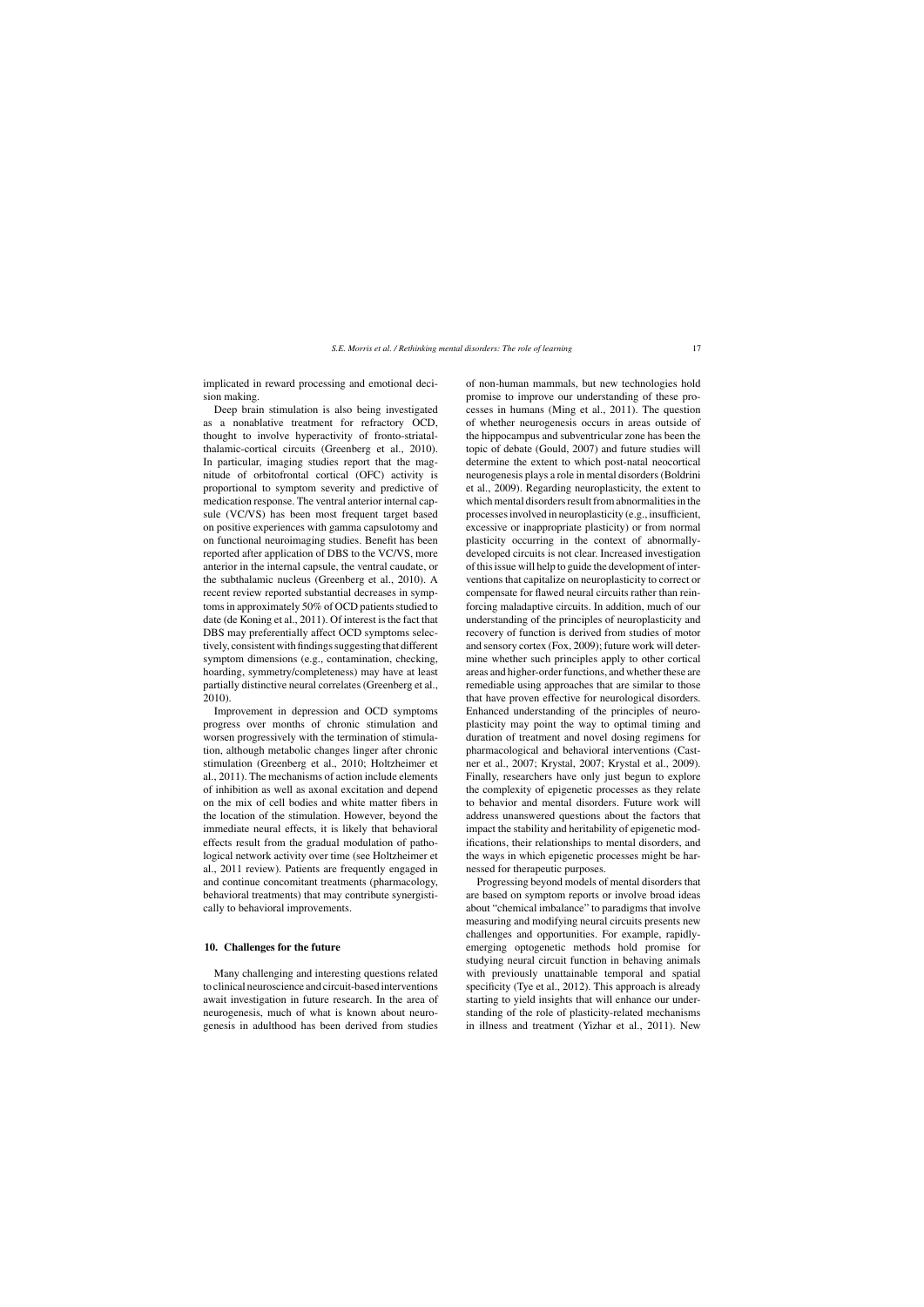methods of measuring changes in brain structure and function using neuroimaging and electrophysiological techniques (e.g., Maris et al., 2011; Zatorre et al., 2012) can be used both to individualize treatment and to evaluate outcomes. These measures may be more sensitive than behavioral or symptom measures and may help in identifying treatment mechanisms and in evaluating outcomes. Eventually, in keeping with the goals of the RDoC project, such neural-systems assessments may become the basis for new entirely new approaches to the nosology of mental disorders.

## **11. Conclusion**

The challenges of explicating the multitude of synergistic, additive, and differential genetic, environment, and developmental effects that contribute to mental disorders are daunting. Fortunately, new tools and perspectives are rapidly developing that can assist in this effort. As reviewed in this paper, innovative findings about mechanisms of brain development and plasticity are beginning to help us understand how genetic endowment is sculpted by experience to result in particular patterns of function (and dysfunction). Such a push to move past broad phenotypes toward more specific understanding of particular mechanisms (i.e., "precision medicine") characterizes all areas of current biomedical research, and is beginning to take root in the study of mental illness. With progress in formulating and evaluating novel hypotheses that capture the nervous system's complexity, there is good reason for optimism that treatments for mental disorders will soon benefit from the burgeoning pace of new discoveries.

## **Disclaimer**

The views herein do not necessarily represent the official views of the National Institute of Mental Health, the National Institutes of Health, the U.S. Department of Health and Human Services, or any other agency of the United States Government.

#### **References**

Aleman, A., Sommer, I.E. & Kahn, R.S. (2007). Efficacy of slow repetitive transcranial magnetic stimulation in the treatment of resistant auditory hallucinations in schizophrenia: A metaanalysis. *J Clin Psychiatry*, *68*(3), 416-421.

- Allan, C.L., Herrmann, L.L. & Ebmeier, K.P. (2011). Transcranial magnetic stimulation in the management of mood disorders. *Neuropsychobiology*, *64*(3), 163-169.
- Allen, N.D. (2008). Temporal and epigenetic regulation of neurodevelopmental plasticity. *Phil Trans R Soc B*, *363*(1489), 23-38.
- Ayalew, M., Le-Niculescu, H., Levey, D.F., Jain, N., Changala, B., Patel, S.D., Winiger, E., Breier, A., Shekhar, A., Amdur, R., Koller, D., Nurnberger, J.I., Corvin, A., Geyer, M., Tsuang, M.T., Salomon, D., Schork, N.J., Fanous, A.H., O'Donovan, M.C. & Niculescu, A.B. (2012). Convergent functional genomics of schizophrenia: From comprehensive understanding to genetic risk prediction. *Mol Psychiatry*, *17*, 887-905.
- Balu, D.T. & Coyle, J.T. (2011). Neuroplasticity signaling pathways linked to the pathophysiology of schizophrenia. *Neurosci Biobehav Rev*, *35*(3), 848-870.
- Balu, D.T. & Lucki, I. (2009). Adult hippocampal neurogenesis: Regulation, functional implications, and contribution to disease pathology. *Neurosci Biobehav Rev*, *33*(3), 232-252.
- Bar-Haim, Y., Morag, I. & Glickman, S. (2011). Training anxious children to disengage attention from threat: A randomized controlled trial. *J Child Psychol Psychiatry*, *52*(8), 861-869.
- Baxter, L.R., Jr Schwartz, J.M., Bergman, K.S., Szuba, M.P., Guze, B.H., Mazziotta, J.C., Alazraki, A., Selin, C.E., Ferng, H.K. & Munford, P. et al. (1992). Caudate glucose metabolic rate changes with both drug and behavior therapy for obsessivecompulsive disorder. *Arch Gen Psychiatry*, *49*(9), 681-689.
- Beck, A.T. & Dozois, D.J. (2011). Cognitive therapy: Current status and future directions. *Annu Rev Med*, *62*, 397-409.
- Benazon, N.R., Moore, G.J. & Rosenberg, D.R. (2003). Neurochemical analyses in pediatric obsessive-compulsive disorder in patients treated with cognitive-behavioral therapy. *J Am Acad Child Adolesc Psychiatry*, *42*(11), 1279-1285.
- Bewernick, B.H., Hurlemann, R., Matusch, A., Kayser, S., Grubert, C., Hadrysiewicz, B., Axmacher, N., Lemke, M., Cooper-Mahkorn, D., Cohen, M.X., Brockmann, H., Lenartz, D., Sturm, V. & Schlaepfer, T.E. (2010). Nucleus accumbens deep brain stimulation decreases ratings of depression and anxiety in treatment-resistant depression.*Biol Psychiatry*, *67*(2), 110-116.
- Boldrini, M., Underwood, M.D., Hen, R., Rosoklija, G.B., Dwork, A.J., John Mann, J. & Arango, V. (2009). Antidepressants increase neural progenitor cells in the human hippocampus. *Neuropsychopharmacology*, *34*(11), 2376-2389.
- Buonanno, A. (2010). The neuregulin signaling pathway and schizophrenia: From genes to synapses and neural circuits. *Brain Res Bull*, *83*(3-4), 122-131.
- Caria, A., Veit, R., Sitaram, R., Lotze, M., Weiskopf, N., Grodd, W. & Birbaumer, N. (2007). Regulation of anterior insular cortex activity using real-time fMRI. *NeuroImage*, *35*(3), 1238-1246.
- Castner, S.A. & Williams, G.V. (2007). From vice to virtue: Insights from sensitization in the nonhuman primate. *Prog Neuropsychopharmacol Biol Psychiatry*, *31*(8), 1572-1592.
- Chiesa, A. & Serretti, A. (2009). Mindfulness-based stress reduction for stress management in healthy people: A review and metaanalysis. *J Altern Complement Med*, *15*(5), 593-600.
- Couillard-Despres, S., Vreys, R., Aigner, L. & Van Der Linden, A. (2011). In vivo monitoring of adult neurogenesis in health and disease. *Front Neurosci*, *5*(67), doi: 10.3389/fnins.2011.00067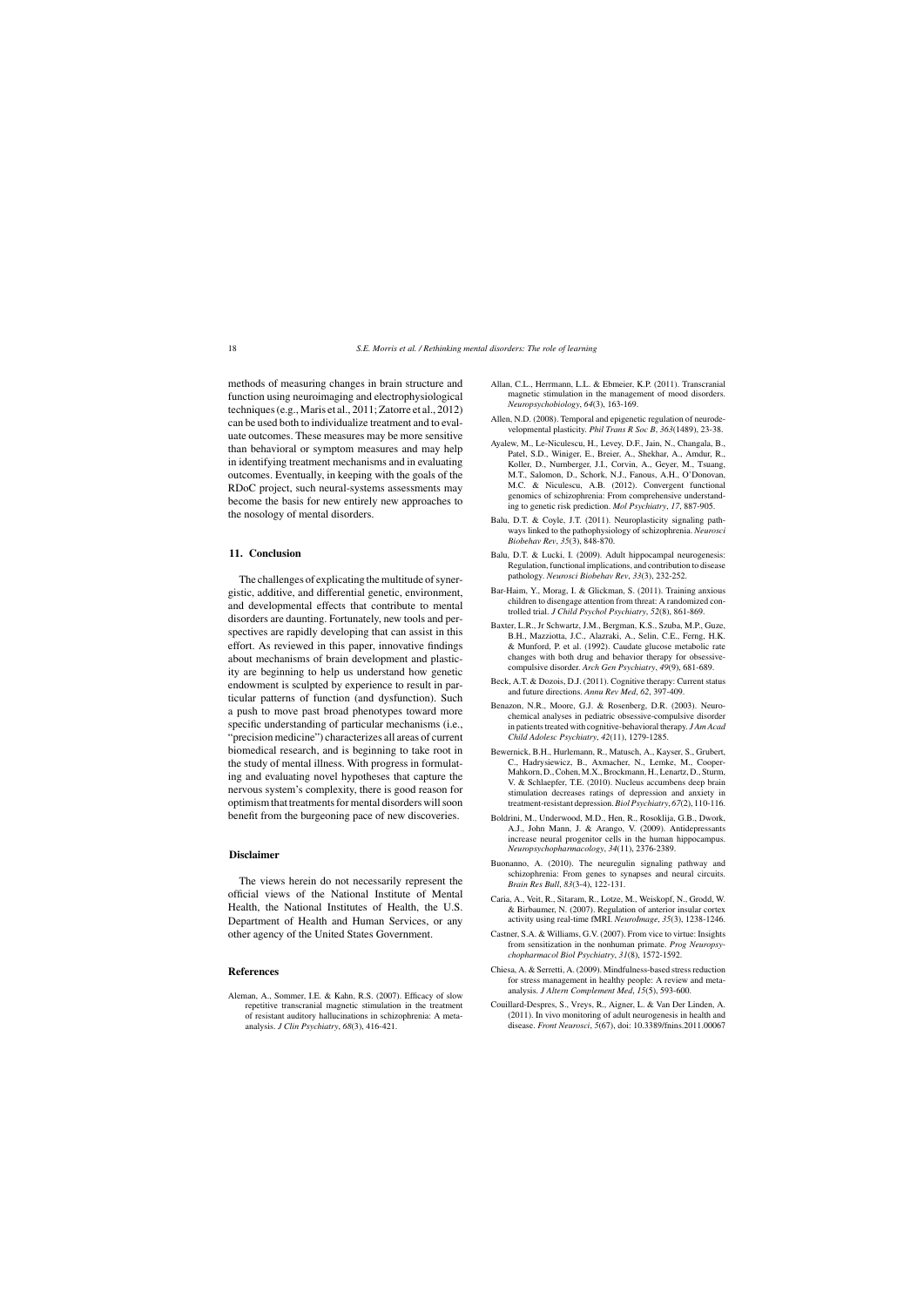- Cox, R.W., Jesmanowicz, A. & Hyde, J.S. (1995). Real-time functional magnetic resonance imaging. *Magn Reson Med*, *33*(2), 230-236.
- Cramer, S.C., Sur, M., Dobkin, B.H., O'Brien, C., Sanger, T.D., Trojanowski, J.Q., Rumsey, J.M., Hicks, R., Cameron, J., Chen, D., Chen, W.G., Cohen, L.G., deCharms, C., Duffy, C.J., Eden, G.F., Fetz, E.E., Filart, R., Freund, M., Grant, S.J., Haber, S., Kalivas, P.W., Kolb, B., Kramer, A.F., Lynch, M., Mayberg, H.S., McQuillen, P.S., Nitkin, R., Pascual-Leone, A., Reuter-Lorenz, P., Schiff, N., Sharma, A., Shekim, L., Stryker, M., Sullivan, E.V. & Vinogradov, S. (2011). Harnessing neuroplasticity for clinical applications. *Brain*, *134*(6), 1591-1609.
- Cuthbert, B.N. & Insel, T.R. (2010). Toward new approaches to psychotic disorders: The NIMH research domain criteria project. *Schizophr Bull*, *36*(6), 1061-1062.
- de Koning, P.P., Figee, M., van den Munckhof, P., Schuurman, P.R. & Denys, D. (2011). Current status of deep brain stimulation for obsessive-compulsive disorder: A clinical review of different targets. *Curr Psychiatry Rep*, *13*(4), 274-282.
- deCharms, R.C. (2007). Reading and controlling human brain activation using real-time functional magnetic resonance imaging. *Trends Cogn Sci*, *11*(11), 473-481.
- deCharms, R.C. (2008). Applications of real-time fMRI. *Nat Rev Neurosci*, *9*(9), 720-729.
- deCharms, R.C., Maeda, F., Glover, G.H., Ludlow, D., Pauly, J.M., Soneji, D., Gabrieli, J.D. & Mackey, S.C. (2005). Control over brain activation and pain learned by using real-time functional mri. *Proc Natl Acad SciUSA*, *102*(51), 18626-18631.
- Devinsky, O., Morrell, M.J. & Vogt, B.A. (1995). Contributions of anterior cingulate cortex to behaviour. *Brain*, *118*(Pt 1), 279- 306.
- Dichter, G.S., Felder, J.N., Petty, C., Bizzell, J., Ernst, M. & Smoski, M.J. (2009). The effects of psychotherapy on neural responses to rewards in major depression.*Biol Psychiatry*, *66*(9), 886-897.
- Dickinson, D., Tenhula, W., Morris, S., Brown, C., Peer, J., Spencer, K., Li, L., Gold, J.M. & Bellack, A.S. (2010). A randomized, controlled trial of computer-assisted cognitive remediation for schizophrenia. *Am J Psychiatry*, *167*(2), 170-180.
- Drevets, W.C. (2004). Neuroplasticity in mood disorders. *Dialogues Clin Neurosci*, *6*(2), 199-216.
- Duan, X., Kang, E., Liu, C.Y., Ming, G.-l. & Song, H. (2008). Development of neural stem cell in the adult brain. *Curr Opin Neurobiol*, *18*(1), 108-115.
- Dulac, C. (2010). Brain function and chromatin plasticity. *Nature*, *465*(7299), 728-735.
- Eack, S.M., Hogarty, G.E., Cho, R.Y., Prasad, K.M.R., Greenwald, D.P., Hogarty, S.S. & Keshavan, M.S. (2010). Neuroprotective effects of cognitive enhancement therapy against gray matter loss in early schizophrenia results from a 2-year randomized controlled trial. *Arch Gen Psychiatry*, *67*(7), 674-682.
- Eisch, A.J., Cameron, H.A., Encinas, J.M., Meltzer, L.A., Ming, G.-L. & Overstreet-Wadiche, L.S. (2008). Adult neurogenesis. *mental health, and mental illness: Hope or hype? J Neurosci*, *28*(46), 11785-11791.
- Etkin, A. (2010). Functional neuroanatomy of anxiety: A neural circuit perspective. *Curr Top Behav Neurosci*, *2*, 251-277.
- Feil, R. (2008). Epigenetics, an emerging discipline with broad implications. *C R Biol*, *331*(11), 837-843.
- Fisher, M., Holland, C., Subramaniam, K. & Vinogradov, S. (2010). Neuroplasticity-based cognitive training in schizophrenia: An interim report on the effects 6 months later. *Schizophr Bull*, *36*(4), 869-879.
- Fox, K. (2009). Experience-dependent plasticity mechanisms for neural rehabilitation in somatosensory cortex. *Phil Trans R Soc B*, *364*(1515), 369-381.
- Fregni, F. & Pascual-Leone, A. (2007). Technology insight: Noninvasive brain stimulation in neurology-perspectives on the therapeutic potential of rTMS and tdcs. *Nat Clin Pract Neurol*, *3*(7), 383-393.
- Freitas, C., Fregni, F. & Pascual-Leone, A. (2009). Meta-analysis of the effects of repetitive transcranial magnetic stimulation (rTMS) on negative and positive symptoms in schizophrenia. *Schizophr Res*, *108*(1-3), 11-24.
- Gallinat, J., Bauer, M. & Heinz, A. (2008). Genes and neuroimaging: Advances in psychiatric research. *Neurodegener Dis*, *5*(5), 277- 285.
- Gentili, R., Han, C.E., Schweighofer, N. & Papaxanthis, C. (2010). Motor learning without doing: Trial-by-trial improvement in motor performance during mental training. *J Neurophysiol*, *104*(2), 774-783.
- George, M.S. (2010). Transcranial magnetic stimulation for the treatment of depression. *Expert Rev Neurother*, *10*(11), 1761-1772.
- Goldapple, K., Segal, Z., Garson, C., Lau, M., Bieling, P., Kennedy, S. & Mayberg, H. (2004). Modulation of cortical-limbic pathways in major depression: Treatment-specific effects of cognitive behavior therapy. *Arch Gen Psychiatry*, *61*(1), 34-41.
- Goldin, P.R. & Gross, J.J. (2010). Effects of mindfulness-based stress reduction (mbsr) on emotion regulation in social anxiety disorder. *Emotion*, *10*(1), 83-91.
- Goto, Y., Yang, C.R. & Otani, S. (2010). Functional and dysfunctional synaptic plasticity in prefrontal cortex: Roles in psychiatric disorders. *Biol Psychiatry*, *67*(3), 199-207.
- Gould, E. (2007). How widespread is adult neurogenesis in mammals? *Nat Rev Neurosci*, *8*(6), 481-488.
- Greenberg, B.D., Rauch, S.L. & Haber, S.N. (2010). Invasive circuitry-based neurotherapeutics: Stereotactic ablation and deep brain stimulation for OCD. *Neuropsychopharmacology*, *35*(1), 317-336.
- Guy, J., Gan, J., Selfridge, J., Cobb, S. & Bird, A. (2007). Reversal of neurological defects in a mouse model of rett syndrome. *Science*, *315*(5815), 1143-1147.
- Gyurak, A., Gross, J.J. & Etkin, A. (2011). Explicit and implicit emotion regulation: A dual-process framework. *Cogn Emot*, *25*(3), 400-412.
- Hamani, C. & Nobrega, J.N. (2010). Deep brain stimulation in clinical trials and animal models of depression. *Eur J Neurosci*, *32*(7), 1109-1117.
- Hamilton, J.P., Glover, G.H., Hsu, J.J., Johnson, R.F. & Gotlib, I.H. (2011). Modulation of subgenual anterior cingulate cortex activity with real-time neurofeedback. *Hum Brain Mapp*, *32*(1), 22-31.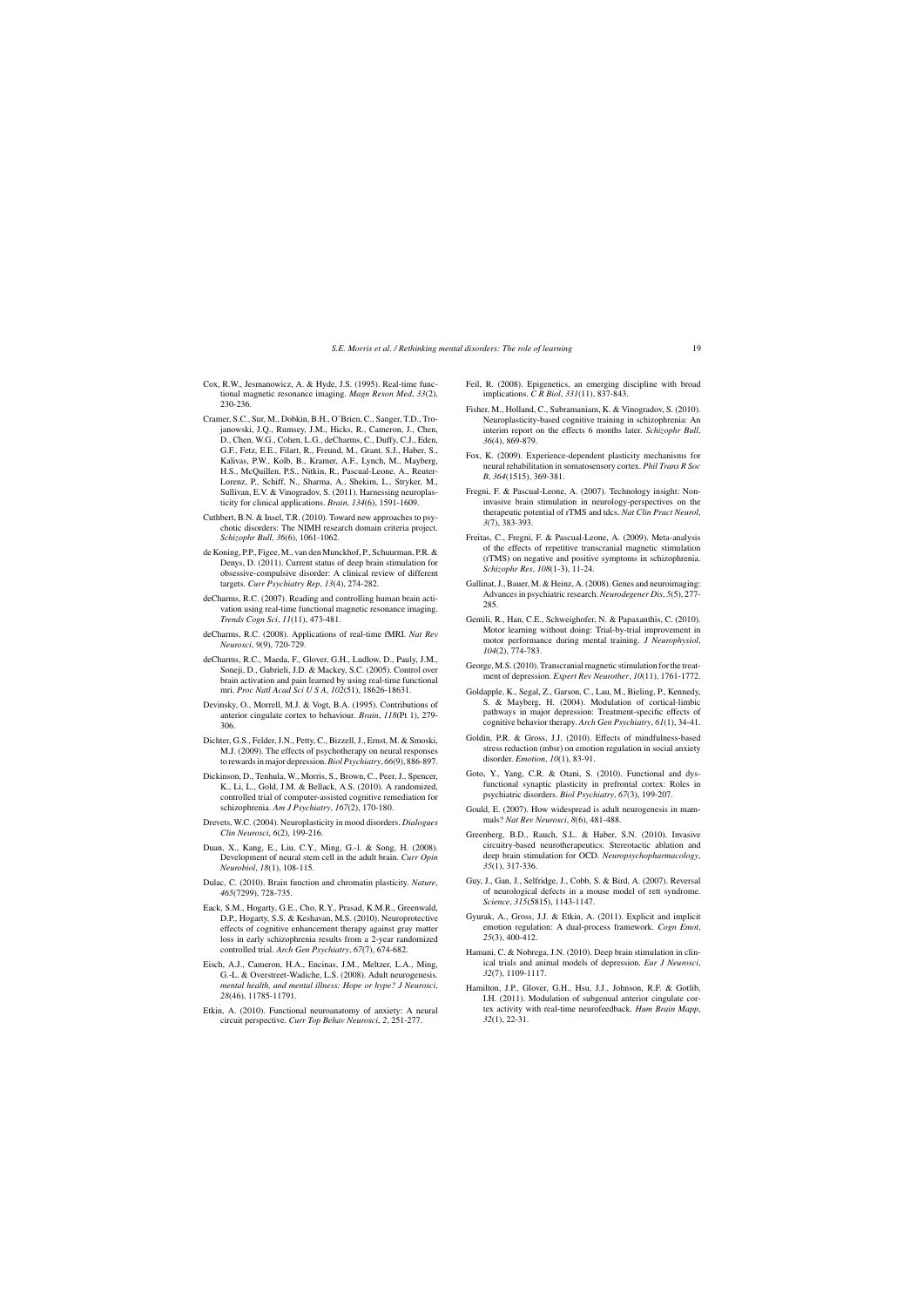- Harel, E.V., Zangen, A., Roth, Y., Reti, I., Braw, Y. & Levkovitz, Y. (2011). H-coil repetitive transcranial magnetic stimulation for the treatment of bipolar depression: An add-on, safety and feasibility study. *World J Biol Psychiatry*, *12*(2), 119-126.
- Hoffman, R.E., Boutros, N.N., Hu, S., Berman, R.M., Krystal, J.H. & Charney, D.S. (2000). Transcranial magnetic stimulation and auditory hallucinations in schizophrenia. *Lancet*, *355*(9209), 1073-1075.
- Hoffman, R.E., Gueorguieva, R., Hawkins, K.A., Varanko, M., Boutros, N.N., Wu, Y.T., Carroll, K. & Krystal, J.H. (2005). Temporoparietal transcranial magnetic stimulation for auditory hallucinations: Safety, efficacy and moderators in a fifty patient sample. *Biol Psychiatry*, *58*(2), 97-104.
- Holtzheimer, P.E. & Mayberg, H.S. (2011). Deep brain stimulation for psychiatric disorders. *Annu Rev Neurosci*, *34*, 289- 307.
- Hsieh, J. & Eisch, A.J. (2010). Epigenetics, hippocampal neurogenesis, and neuropsychiatric disorders: Unraveling the genome to understand the mind. *Neurobiol Dis*, *39*(1), 73-84.
- Hunsberger, J., Austin, D.R., Henter, I.D. & Chen, G. (2009). The neurotrophic and neuroprotective effects of psychotropic agents. *Dialogues Clin Neurosci*, *11*(3), 333-348.
- Hyman, S.E. (2007). Can neuroscience be integrated into the DSM-V? *Nat Rev Neurosci*, *8*(9), 725-732.
- Ibrahim, H.M. & Tamminga, C.A. (2011). Schizophrenia: Treatment targets beyond monoamine systems. *Annu Rev Pharmacol Toxicol*, *51*, 189-209.
- Ibrahim, H.M. & Tamminga, C.A. (2012). Treating impaired cognition in schizophrenia. *Curr Pharm Biotechnol*, *13*(8), 1587-1594.
- Indovina, I., Robbins, T.W., Nunez-Elizalde, A.O., Dunn, B.D. & Bishop, S.J. (2011). Fear-conditioning mechanisms associated with trait vulnerability to anxiety in humans. *Neuron*, *69*(3), 563-571.
- Ishizuka, K., Paek, M., Kamiya, A. & Sawa, A. (2006). A review of disrupted-in-schizophrenia-1 (DISC1): Neurodevelopment, cognition, and mental conditions. *Biological Psychiatry*, *59*(12), 1189-1197.
- Ivleva, E.I., Morris, D.W., Osuji, J., Moates, A.F., Carmody, T.J., Thaker, G.K., Cullum, M. & Tamminga, C.A. (2012). Cognitive endophenotypes of psychosis within dimension and diagnosis. *Psychiatry Res*, *196*(1), 38-44.
- Jimenez, F., Velasco, F., Salin-Pascual, R., Hernandez, J.A., Velasco, M., Criales, J.L. & Nicolini, H. (2005). A patient with a resistant major depression disorder treated with deep brain stimulation in the inferior thalamic peduncle. *Neurosurgery*, *57*(3), 585-593. discussion 585-593.
- Johnston, S.J., Boehm, S.G., Healy, D., Goebel, R. & Linden, D.E. (2010). Neurofeedback: A promising tool for the self-regulation of emotion networks. *NeuroImage*, *49*(1), 1066-1072.
- Johnson, L.R., McGuire, J., Lazarus, R. & Palmer, A.A. (2012). Pavlovian fear memory circuits and phenotype models of PTSD. *Neuropharmacol*, *62*(2), 638-646.
- Jolles, D. & Crone, E.A. (2012). Training the developing brain: A neurocognitive perspective. *Front Hum Neurosci*, *6*(76), 10.3389/fnhum.2012.00076.
- Kang, E., Burdick, Katherine, E., Kim, Ju, Y., Duan, X., Guo, Junjie, U., Sailor Kurt, A., Jung, D.-E., Ganesan, S., Choi, S., Pradhan, D., Lu, B., Avramopoulos, D., Christian, K., Malhotra, Anil, K., Song, H. & Ming, G-l (2011). Interaction between FEZ1 and DISC1 in regulation of neuronal development and risk for schizophrenia. *Neuron*, *72*(4), 559-571.
- Karni, A., Meyer, G., Rey-Hipolito, C., Jezzard, P., Adams, M.M., Turner, R. & Ungerleider, L.G. (1998). The acquisition of skilled motor performance: Fast and slow experience-driven changes in primary motor cortex. *Proc Natl Acad Sci U S A*, *95*(3), 861-868.
- Kennedy, S.H., Giacobbe, P., Rizvi, S.J., Placenza, F.M., Nishikawa, Y., Mayberg, H.S. & Lozano, A.M. (2011). Deep brain stimulation for treatment-resistant depression: Follow-up after 3 to 6 years. *Am J Psychiatry*, *168*(5), 502-510.
- Klingberg, T. (2010). Training and plasticity of working memory. *Trends Cogn Sci*, *14*(7), 317-324.
- Klingberg, T., Fernell, E., Olesen, P.J., Johnson, M., Gustafsson, P., Dahlstrom, K., Gillberg, C.G., Forssberg, H. & Westerberg, H. (2005). Computerized training of working memory in children with ADHD–a randomized, controlled trial. *J Am Acad Child Adolesc Psychiatry*, *44*(2), 177-186.
- Koob, G.F. & Volkow, N.D. (2009). Neurocircuitry of addiction. *Neuropsychopharmacology*, *35*(1), 217-238.
- Krystal, J.H. (2007). Neuroplasticity as a target for the pharmacotherapy of psychiatric disorders: New opportunities for synergy with psychotherapy. *Biol Psychiatry*, *62*(8), 833- 834.
- Krystal, J.H., Tolin, D.F., Sanacora, G., Castner, S.A., Williams, G.V., Aikins, D.E., Hoffman, R.E. & D'Souza, D.C. (2009). Neuroplasticity as a target for the pharmacotherapy of anxiety disorders, mood disorders, and schizophrenia. *Drug Discov Today*, *14*(13-14), 690-697.
- Leiphart, J.W. & Valone, F.H. (3rd). (2010). Stereotactic lesions for the treatment of psychiatric disorders. *J Neurosurg*, *113*(6), 1204-1211.
- Lewis, D.A. & Gonzalez-Burgos, G. (2007). Neuroplasticity of neocortical circuits in schizophrenia. *Neuropsychopharmacology*, *33*(1), 141-165.
- Linden, D.E. (2006). How psychotherapy changes the brain–the contribution of functional neuroimaging. *Mol Psychiatry*, *11*(6), 528-538.
- Lozano, A.M., Giacobbe, P., Hamani, C., Rizvi, S.J., Kennedy, S.H., Kolivakis, T.T., Debonnel, G., Sadikot, A.F., Lam, R.W., Howard, A.K., Ilcewicz-Klimek, M., Honey, C.R. & Mayberg, H.S. (2012). A multicenter pilot study of subcallosal cingulate area deep brain stimulation for treatment-resistant depression. *J Neurosurg*, *116*(2), 315-322.
- Lozano, A.M., Mayberg, H.S., Giacobbe, P., Hamani, C., Craddock, R.C. & Kennedy, S.H. (2008). Subcallosal cingulate gyrus deep brain stimulation for treatment-resistant depression. *Biol Psychiatry*, *64*(6), 461-467.
- Malone, D.A., Jr., Dougherty, D.D., Rezai, A.R., Carpenter, L.L., Friehs, G.M., Eskandar, E.N., Rauch, S.L., Rasmussen, S.A., Machado, A.G., Kubu, C.S., Tyrka, A.R., Price, L.H., Stypulkowski, P.H., Giftakis, J.E., Rise, M.T., Malloy, P.F., Salloway, S.P. & Greenberg, B.D. (2009). Deep brain stimulation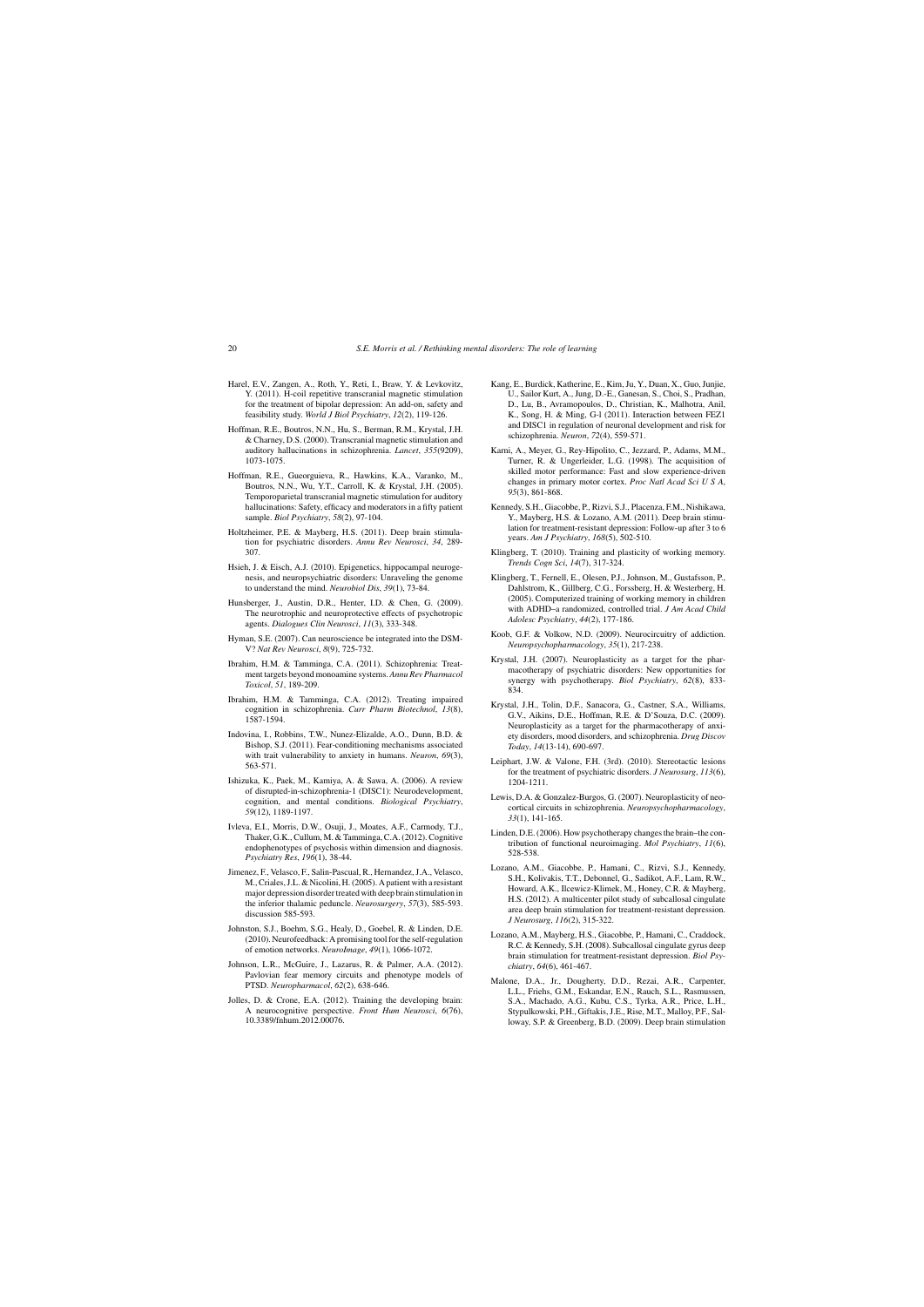of the ventral capsule/ventral striatum for treatment-resistant depression. *Biol Psychiatry*, *65*(4), 267-275.

- Maris, E., van Vugt, M. & Kahana, M. (2011). Spatially distributed patterns of oscillatory coupling between high-frequency amplitudes and low-frequency phases in human ieeg. *NeuroImage*, *54*(2), 836-850.
- Markram, K., Rinaldi, T., Mendola, D.L., Sandi, C. & Markram, H. (2007). Abnormal fear conditioning and amygdala processing in an animal model of autism. *Neuropsychopharmacology*, *33*(4), 901-912.
- Mateus-Pinheiro, A., Pinto, L. & Sousa, N. (2011). Epigenetic (de)regulation of adult hippocampal neurogenesis: Implications for depression. *Clinical Epigenetics*, *3*(1), 5-17.
- Matrisciano, F., Tueting, P., Dalal, I., Kadriu, B., Grayson, D.R., Davis, J.M., Nicoletti, F. & Guidotti, A. (2012). Epigenetic modifications of gabaergic interneurons are associated with the schizophrenia-like phenotype induced by prenatal stress in mice. *Neuropharmacology* (epub ahead of print).
- Mayberg, H.S. (1997). Limbic-cortical dysregulation: A proposed model of depression. *J Neuropsychiatry Clin Neurosci*, *9*(3), 471-481.
- Mayberg, H.S. (2009). Targeted electrode-based modulation of neural circuits for depression. *J Clin Invest*, *119*(4), 717-725.
- Mayberg, H.S., Lozano, A.M., Voon, V., McNeely, H.E., Seminowicz, D., Hamani, C., Schwalb, J.M. & Kennedy, S.H. (2005). Deep brain stimulation for treatment-resistant depression. *Neuron*, *45*(5), 651-660.
- McGowan, P.O., Sasaki, A., D'Alessio, A.C., Dymov, S., Labonte, B., Szyf, M., Turecki, G. & Meaney, M.J. (2009). Epigenetic regulation of the glucocorticoid receptor in human brain associates with childhood abuse. *Nat Neurosci*, *12*(3), 342-348.
- McGurk, S.R., Twamley, E.W., Sitzer, D.I., McHugo, G.J. & Mueser, K.T. (2007). A meta-analysis of cognitive remediation in schizophrenia. *Am J Psychiatry*, *164*(12), 1791-1802.
- Meaney, M.J. (2010). Epigenetics and the biological definition of gene×environment interactions. *Child Dev*, *81*(1), 41-79.
- Meda, S.A., Gill, A., Stevens, M.C., Lorenzoni, R.P., Glahn, D.C., Calhoun, V.D., Sweeney, J.A., Tamminga, C.A., Keshavan, M.S., Thaker, G. & Pearlson, G.D. (2012). Differences in resting-state functional magnetic resonance imaging functional network connectivity between schizophrenia and psychotic bipolar probands and their unaffected first-degree relatives. *Biol Psychiatry*, *71*(10), 881-889.
- Mehler, M.F. (2008a). Epigenetic principles and mechanisms underlying nervous system functions in health and disease. *Prog Neurobiol*, *86*(4), 305-341.
- Mehler, M.F. (2008b). Epigenetics and the nervous system. *Ann Neurol*, *64*(6), 602-617.
- Meyer-Lindenberg, A. & Tost, H. (2012). Neural mechanisms of social risk for psychiatric disorders. *Nat Neurosci*, *15*(5), 663- 668.
- Mill, J., Tang, T., Kaminsky, Z., Khare, T., Yazdanpanah, S., Bouchard, L., Jia, P., Assadzadeh, A., Flanagan, J., Schumacher, A., Wang, S.-C. & Petronis, A. (2008). Epigenomic profiling reveals DNA-methylation changes associated with major psychosis. *Am J Hum Genet*, *82*(3), 696-711.
- Ming, G.-l. & Song, H. (2011). Adult neurogenesis in the mammalian brain: Significant answers and significant questions. *Neuron*, *70*(4), 687-702.
- Murthy, N.V., Mahncke, H., Wexler, B.E., Maruff, P., Inamdar, A., Zucchetto, M., Lund, J., Shabbir, S., Shergill, S., Keshavan, M., Kapur, S., Laruelle, M. & Alexander, R. (2012). Computerized cognitive remediation training for schizophrenia: An open label, multi-site, multinational methodology study. *Schizophr Res*, *139*(1-3), 87-91.
- National Institute of Mental Health. (2008). The National Institute of Mental Health Strategic Plan. Bethesda, MD: National Institute of Mental Health (NIH Publication 08-6368; http://www.nimh.nih.gov/about/strategic-planningreports/index.shtml).
- Neggers, S.F., Langerak, T.R., Schutter, D.J., Mandl, R.C., Ramsey, N.F., Lemmens, P.J. & Postma, A. (2004). A stereotactic method for image-guided transcranial magnetic stimulation validated with fMRI and motor-evoked potentials. *NeuroImage*, *21*(4), 1805-1817.
- Niwa, M., Kamiya, A., Murai, R., Kubo, K.-I., Gruber, A.J., Tomita, K., Lu, L., Tomisato, S., Jaaro-Peled, H., Seshadri, S., Hiyama, H., Huang, B., Kohda, K., Noda, Y., O'Donnell, P., Nakajima, K., Sawa, A. & Nabeshima, T. (2010). Knockdown of DISC1 by in utero gene transfer disturbs postnatal dopaminergic maturation in the frontal cortex and leads to adult behavioral deficits. *Neuron*, *65*(4), 480-489.
- Norberg, M.M., Krystal, J.H. & Tolin, D.F. (2008). A meta-analysis of D-cycloserine and the facilitation of fear extinction and exposure therapy. *Biol Psychiatry*, *63*(12), 1118-1126.
- Pantelis, C., Yücel, M., Wood, S.J., Velakoulis, D., Sun, D., Berger, G., Stuart, G.W., Yung, A., Phillips, L. & McGorry, P.D. (2005). Structural brain imaging evidence for multiple pathological processes at different stages of brain development in schizophrenia. *Schizophrenia Bull*, *31*(3), 672-696.
- Pascual-Leone, A. (2006). Disrupting the brain to guide plasticity and improve behavior. In R. M. Aage (Ed.), *Progress in Brain Research* (Vol. 157, pp. 315-404): Elsevier.
- Pascual-Leone, A., Amedi, A., Fregni, F. & Merabet, L.B. (2005). The plastic human brain cortex. *Annu Rev Neurosci*, *28*(1), 377- 401.
- Phillips, M.L., Ladouceur, C.D. & Drevets, W.C. (2008). A neural model of voluntary and automatic emotion regulation: Implications for understanding the pathophysiology and neurodevelopment of bipolar disorder. *Mol Psychiatry*, *13*(9), 833-857.
- Pidsley, R. & Mill, J. (2011). Epigenetic studies of psychosis: Current findings, methodological approaches, and implications for postmortem research. *Biol Psychiatry*, *69*(2), 146-156.
- Pittenger, C. & Duman, R.S. (2007). Stress, depression, and neuroplasticity: A convergence of mechanisms. *Neuropsychopharmacology*, *33*(1), 88-109.
- Pizzagalli, D., Pascual-Marqui, R.D., Nitschke, J.B., Oakes, T.R., Larson, C.L., Abercrombie, H.C., Schaefer, S.M., Koger, J.V., Benca, R.M. & Davidson, R.J. (2001). Anterior cingulate activity as a predictor of degree of treatment response in major depression: Evidence from brain electrical tomography analysis. *Am J Psychiatry*, *158*(3), 405-415.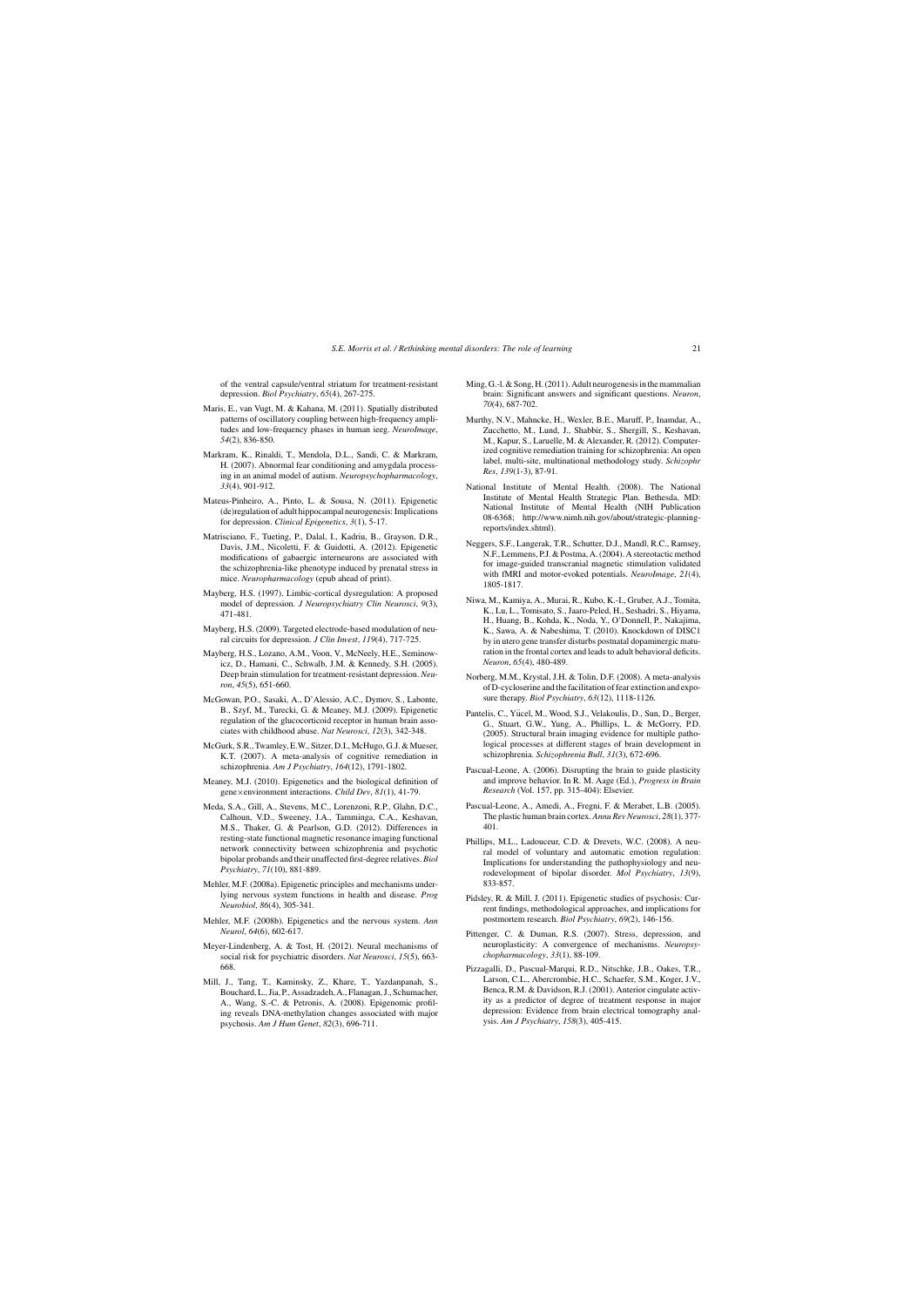- Pizzagalli, D.A. (2011). Frontocingulate dysfunction in depression: Toward biomarkers of treatment response. *Neuropsychopharmacology*, *36*(1), 183-206.
- Post, R.M. (2007). Kindling and sensitization as models for affective episode recurrence, cyclicity, and tolerance phenomena. *Neurosci Biobehav Rev*, *31*(6), 858-873.
- Rainville, P. (2002). Brain mechanisms of pain affect and pain modulation. *Curr Opin Neurobiol*, *12*, 195-204.
- Rapoport, J.L., Addington, A.M., Frangou, S. & Psych, M.R.C. (2005). The neurodevelopmental model of schizophrenia: Update 2005. *Mol Psychiatry*, *10*(5), 434-449.
- Reif, A., Fritzen, S., Finger, M., Strobel, A., Lauer, M., Schmitt, A. & Lesch, K.P. (2006). Neural stem cell proliferation is decreased in schizophrenia, but not in depression. *Mol Psychiatry*, *11*(5), 514-522.
- Ressler, K.J. & Mayberg, H.S. (2007). Targeting abnormal neural circuits in mood and anxiety disorders: From the laboratory to the clinic. *Nat Neurosci*, *10*(9), 1116-1124.
- Richards, E.J. (2006). Inherited epigenetic variation revisiting soft inheritance. *Nat Rev Genet*, *7*(5), 395-401.
- Robinson, L., Guy, J., McKay, L., Brockett, E., Spike, R.C., Selfridge, J., De Sousa, D., Merusi, C., Riedel, G., Bird, A. & Cobb, S.R. (2012). Morphological and functional reversal of phenotypes in a mouse model of rett syndrome. *Brain*, *135*, 2699-2710.
- Rosenberg, D.R., MacMaster, F.P., Keshavan, M.S., Fitzgerald, K.D., Stewart, C.M. & Moore, G.J. (2000). Decrease in caudate glutamatergic concentrations in pediatric obsessive-compulsive disorder patients taking paroxetine. *J Am Acad Child Adolesc Psychiatry*, *39*(9), 1096-1103.
- Ruiz, S., Lee, S., Soekadar, S.R., Caria, A., Veit, R., Kircher, T., Birbaumer, N. & Sitaram, R. (2011). Acquired self-control of insula cortex modulates emotion recognition and brain network connectivity in schizophrenia. *Hum Brain Mapp* (epub ahead of print).
- Sartorius, A., Kiening, K.L., Kirsch, P., von Gall, C.C., Haberkorn, U., Unterberg, A.W., Henn, F.A. & Meyer-Lindenberg, A. (2010). Remission of major depression under deep brain stimulation of the lateral habenula in a therapy-refractory patient. *Biol Psychiatry*, *67*(2), e9-e11.
- Savitz, J.B. & Drevets, W.C. (2009). Imaging phenotypes of major depressive disorder: Genetic correlates. *Neuroscience*, *164*(1), 300-330.
- Schloesser, R.J., Huang, J., Klein, P.S. & Manji, H.K. (2007). Cellular plasticity cascades in the pathophysiology and treatment of bipolar disorder. *Neuropsychopharmacology*, *33*(1), 110- 133.
- Schwartz, J.M., Stoessel, P.W., Baxter, L.R., Jr. Martin, K.M. & Phelps, M.E. (1996). Systematic changes in cerebral glucose metabolic rate after successful behavior modification treatment of obsessive-compulsive disorder. *Arch Gen Psychiatry*, *53*(2), 109-113.
- Sen, S., Duman, R. & Sanacora, G. (2008). Serum brain-derived neurotrophic factor, depression, and antidepressant medications: Meta-analyses and implications. *Biol Psychiatry*, *64*(6), 527- 532.
- Silvanto, J., Muggleton, N. & Walsh, V. (2008). State-dependency in brain stimulation studies of perception and cognition. *Trends Cogn Sci*, *12*(12), 447-454.
- Slotema, C.W., Blorn, J.D., de Weijer, A.D., Diederen, K.M., Goekoop, R., Looljestin, J., Daalman, K., Rikaart, A.M., Kahn, R.S., Hoek, H.W. & Sommer, I.E. (2011). Can lowfrequency repetitive transcranial magnetic stimulation really relieve medication-resistant auditory verbal hallucinations? Negative results from a large randomized controlled trial. *Biol Psychiatry*, *69*(5), 450-456.
- Slotema, C.W., Blorn, J.D., Hoek, H.W. & Sommer, I.E. (2010). Should we expand the toolbox of psychiatric treatment methods to include repetitive transcranial magnetic stimulation (rTMS)? A meta-analysis of the efficacy of rTMS in psychiatric disorders. *J Clin Psychiatry*, *71*(7), 873-884.
- Stanford, A.D., Sharif, Z., Corcoran, C., Urban, N., Malaspina, D. & Lisanby, S.H. (2008). Rtms strategies for the study and treatment of schizophrenia: A review. *The International Journal of Neuropsychopharmacology*, *11*(4), 563-576.
- Stevens, H.E., Smith, K.M., Rash, B. & Vaccarino, F.M. (2010). Neural stem cell regulation, fibroblast growth factors, and the developmental origins of neuropsychiatric disorders. *Frontiers in Neuroscience*, *4*(59), doi: 10.3389/fnins. 2010.00059
- Storch, E.A., Mariaskin, A. & Murphy, T.K. (2009). Psychotherapy for obsessive-compulsive disorder. *Curr Psychiatry Rep*, *11*(4), 296-301.
- Subramaniam, K., Luks, T.L., Fisher, M., Simpson, G.V., Nagarajan, S. & Vinogradov, S. (2012). Computerized cognitive training restores neural activity within the reality monitoring network in schizophrenia. *Neuron*, *73*(4), 842-853.
- Takeuchi, H., Taki, Y., Sassa, Y., Hashizume, H., Sekiguchi, A., Fukushima, A. & Kawashima, R. (2011). Working memory training using mental calculation impacts regional gray matter of the frontal and parietal regions. *PLoS ONE*, *6*(8), e23175.
- Talkowski, Michael, E., Rosenfeld, Jill, A., Blumenthal, I., Pillalamarri, V., Chiang, C., Heilbut, A., Ernst, C., Hanscom, C., Rossin, E., Lindgren, A.M., Pereira, S., Ruderfer, D., Kirby, A., Ripke, S., Harris, D.J., Lee, J.-H., Ha, K., Kim, H.-G., Solomon, Benjamin, D., Gropman, Andrea, L., Lucente, D., Sims, K., Ohsumi, Toshiro, K., Borowsky, Mark, L., Loranger, S., Quade, B., Lage, K., Miles, J., Wu, B.-L., Shen, Y., Neale, B., Shaffer, Lisa, G., Daly, Mark, J., Morton, Cynthia, C., Gusella & James, F. (2012). Sequencing chromosomal abnormalities reveals neurodevelopmental loci that confer risk across diagnostic boundaries. *Cell*, *149*(3), 525-537.
- Tranulis, C., Sepehry, A.A., Galinowski, A. & Stip, E. (2008). Should we treat auditory hallucinations with repetitive transcranial magnetic stimulation? A metaanalysis. *Can J Psychiatry*, *53*(9), 577-586.
- Tye, K.M. & Deisseroth, K. (2012). Optogenetic investigation of neural circuits underlying brain disease in animal models. *Nat Rev Neurosci*, *13*(4), 251-266.
- van Veen, T., Goeman, J.J., Monajemi, R., Wardenaar, K.J., Hartman, C.A., Snieder, H., Nolte, I.M., Penninx, B.W.J.H. & Zitman, F.G. (2012). Different gene sets contribute to different symp-